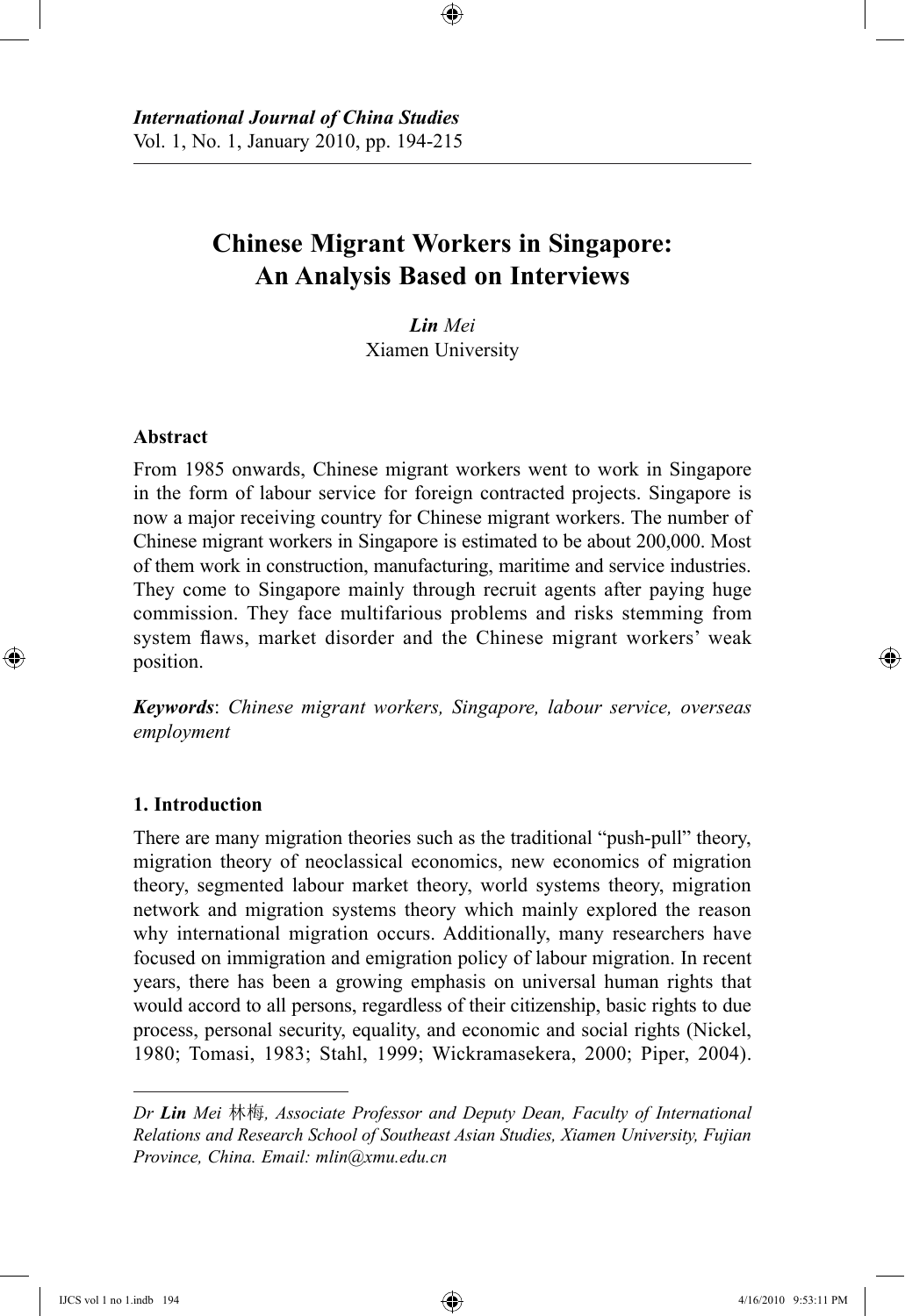However, not much work was done to understand the working and living situations of Chinese migrant workers in Singapore. A thesis entitled "A Study of Chinese Migration to Singapore 1896-1941" written by Joyce Hong-geok Ee (1959) had discussed the situations of Chinese migrants in Singapore, the emigration factors and its effect on China and Singapore during 1896-1941. Xiang (2006) discussed China's migration management polices from the view of origin countries, which included six issues such as exit control, diaspora policy, student migration, labour export, regulations on emigration agencies and the government's response to human smuggling. Low, Liu and Soh (2008) explored the problems of Chinese foreign workers in Singapore's construction industry based on questionnaire survey.

⊕

The term "migrant worker" has different official meanings and connotations in different parts of the world. The United Nations Convention (1990) on the Protection of the Rights of All Migrant Workers and Members of Their Families defines migrant worker as follows: the term of "migrant worker" refers to a person who is engaged or has been engaged in a remunerated activity in a state of which he or she is not a national.<sup>1</sup> OECD further defines foreign migrant worker as: "foreign migrant workers are foreigners admitted by the receiving state for the specific purpose of exercising an economic activity remunerated from the receiving country. Their length of stay is usually restricted as is the type of employment they can hold".2 The term "Chinese migrant workers" in this paper just refers to the OECD definition of foreign migrant workers with "foreigner" replaced by "Chinese".<sup>3</sup>

Beginning from 1985, Chinese migrant workers came to work in Singapore in the form of labour service for contracted projects. Singapore is now a major receiving country for Chinese migrant workers. But there are still lots of myths about Chinese migrant workers in Singapore because the Singapore government has never made public data about the number of Chinese migrant workers in Singapore. How many Chinese migrant workers are staying in Singapore now? What problems do they face? Why do they encounter such problems? This paper will attempt to answer the abovementioned questions.

This research especially pertaining to the problems facing Chinese migrant workers in Singapore is mainly based on the author's interviews with Chinese migrant workers in Singapore who were facing problems and went to the Chinese embassy in Singapore to ask for help, and those who were interviewed by the author on construction sites, shops, restaurants and public places. Some cases were collected from the reports in Singapore's local newspapers such as *The Straits Times*, *Lianhe Zaobao*, *The New Paper* and *Today*.

⊕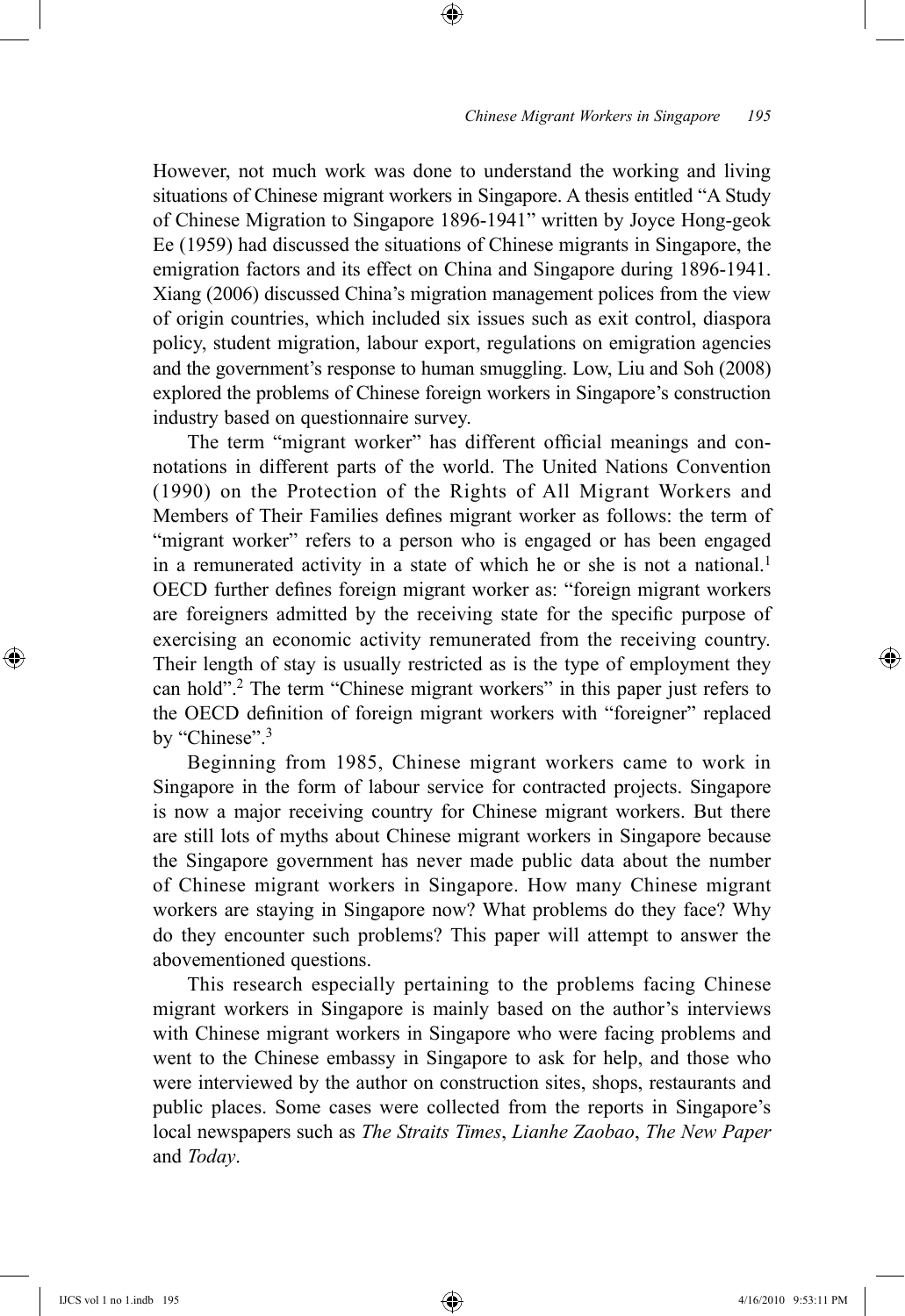# **2. Number and Occupations of Chinese Migrant Workers in Singapore**

The accurate number of Chinese migrant workers in Singapore is still a puzzle to scholars and even to the Chinese government, but may not be so to the Ministry of Manpower of Singapore. The Ministry of Manpower of Singapore has never publicized the number of Chinese migrant workers in Singapore because of political or social consideration. What I can do here is to estimate according to some facts and data from the Ministry of Commerce of China and the China International Contractors Association.

⊕

According to the data from the Economic and Commercial Counselor's office of the Embassy of the People's Republic of China in the Republic of Singapore, Singapore has been the largest market of labour service and the second largest market of foreign contracted projects of China for many years4 and now ranks the second largest market of foreign labour service following Japan. According to the statistics of the Ministry of Commence of China, the number of Chinese migrant workers in Singapore under the term of labour service is about 100,000 and most of them work in construction, manufacturing, maritime and services like waiter or waitress at food courts (*Annual Report on China International Labor Cooperation (2007-2008)*, p. 33.). For instance, the industrial composition of Chinese migrant workers in Singapore in 2007 is as follows: 39,378 in construction, 29,388 in manufacturing, 3,405 in agriculture, husbandry and fishing, and 8,076 in transportation (*ibid*.: 11). Furthermore, there are more and more Chinese migrant workers as aircraft maintenance personnel, electric workers, nurses and kindergarten teachers. The number of Chinese migrant workers in Singapore in the form of labour service increased from 2,454 in 1990 to more than 73 thousand in 1999 (Yin, 2002) and 100 thousand in 2007 (*Annual Report on China International Labor Cooperation (2007-2008)*, p. 33; see Table 1). At the same time, the contract value and turnover of labour service cooperation with Singapore increased year by year (see Table 2).

We should note here that the number and turnover of Chinese migrant workers in Singapore derived from the Ministry of Commerce of China shown above are only referring to the number of Chinese migrant workers in Singapore through the Operating Companies of Labor Service in the form of labour service and do not include all Chinese migrant workers in Singapore through the channel of the Intermediary Agencies for Overseas Employment and other ways.<sup>5</sup> If all factors are included, it is estimated that the conservative stock number of Chinese migrant workers in Singapore via all channels may reach about 200,000. It follows that Chinese migrant workers in Singapore may occupy 22.2 per cent of the total amount of 900,800 foreign workers in Singapore in 2007. The estimation on the number of Chinese migrant

⊕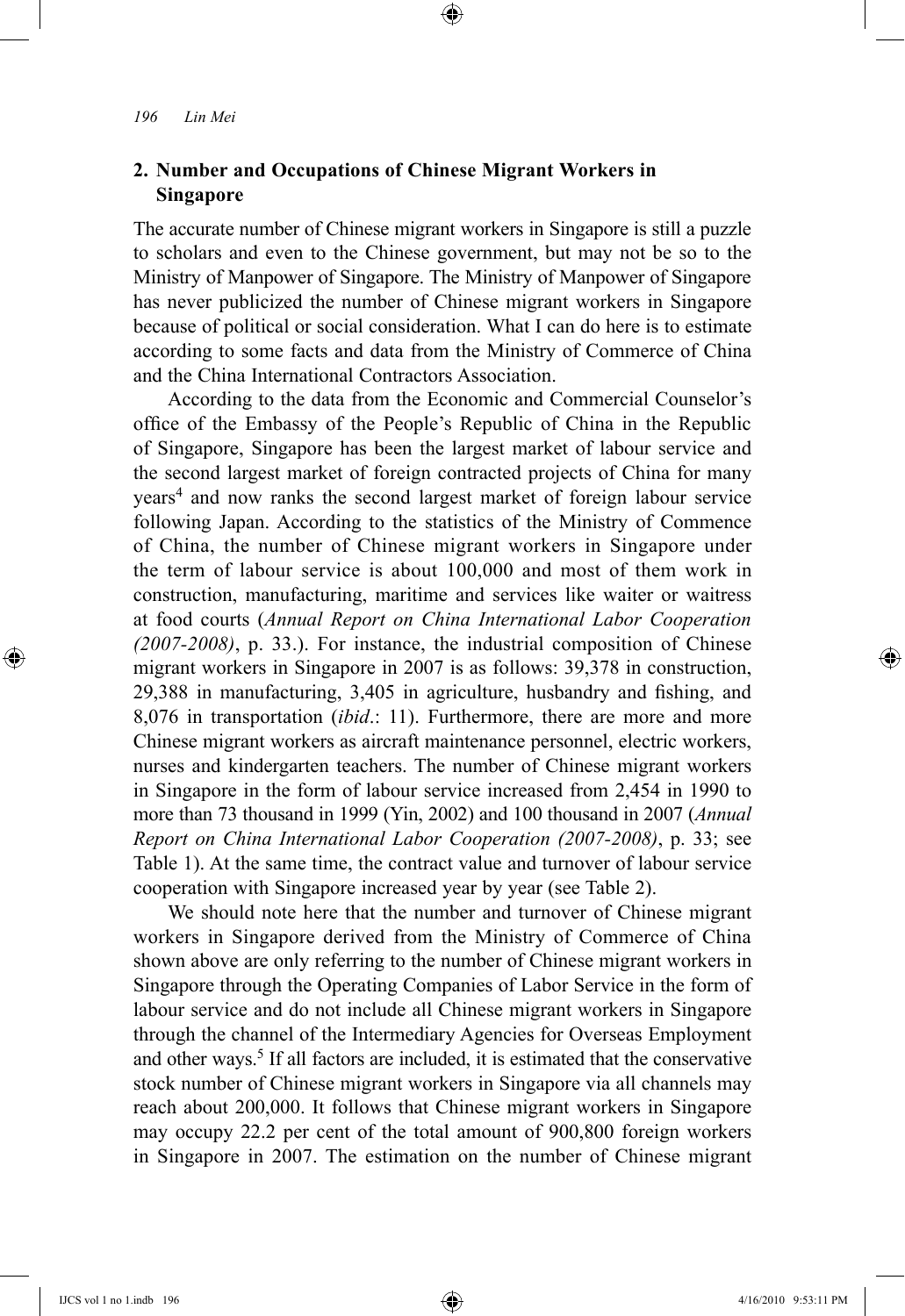|                                         |                                                                        | 2005     | 2006     | 2007     |
|-----------------------------------------|------------------------------------------------------------------------|----------|----------|----------|
| Total                                   | Number of migrant workers to<br>Singapore in that year                 | 25,802   | 31,320   | 29,200   |
|                                         | Number of migrant workers still in<br>Singapore at the end of the year | 74,682   | 84,713   | 100,000  |
| Labour service to<br>contracted project | Number of migrant workers to<br>Singapore in that year                 | 277      | 10,691   | 4,200    |
|                                         | Number of migrant workers still in<br>Singapore at the end of the year | 991      | 20,688   | 20,000   |
| General labour<br>service               | Number of migrant workers to<br>Singapore in that year                 | 15,606   | 20,629   | 25,000   |
|                                         | Number of migrant workers still in<br>Singapore at the end of the year | 19,921   | 64,025   | 69,000   |
| Labour service to<br>design consultant  | Number of migrant workers to<br>Singapore in that year                 | $\Omega$ | $\Omega$ | $\theta$ |
|                                         | Number of migrant workers still in<br>Singapore at the end of the year | 14       | $\Omega$ | $\theta$ |

# Table 1 The Number of Chinese Migrant Workers in Singapore in the Form of Labour Service (person)

 $\bigoplus$ 

Source: The Ministry of Commerce of China, edited by author.

# Table 2 Contract Value and Turnover of China's Labour Service Cooperation with Singapore (US\$ billion)

| Year      | Contract Value | Turnover |  |
|-----------|----------------|----------|--|
| 1976-2001 | 34.98          | 32.34    |  |
| 2002      | 2.19           | 5.46     |  |
| 2003      | 2.58           | 4.29     |  |
| 2004      | 2.18           | 4.29     |  |
| 2005      | 2.62           | 3.98     |  |
| 2006      | 2.8            | 4.2      |  |
| 2007      | 4.2            | 4.5      |  |
|           |                |          |  |

Source: The Ministry of Commerce of China.

⊕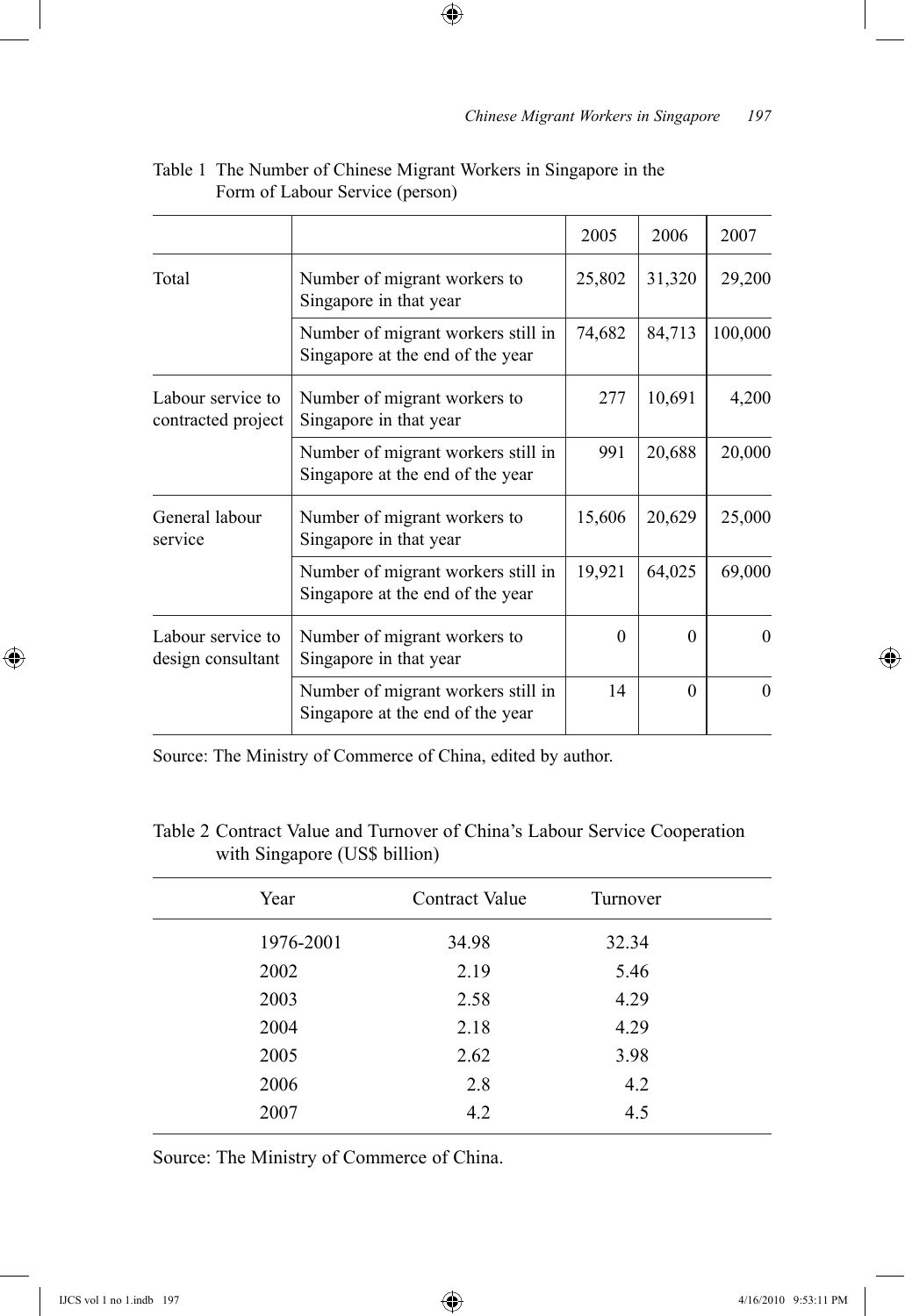workers in Singapore is based on the following factors: a) the number of Chinese migrant workers in Singapore through the Operating Companies of Labor Service Cooperation in 2007 already reaches about 100,000; b) usually Chinese migrant workers have one to three-year labour contracts with their employers – mostly two-year labour contracts – and this means that Chinese migrant workers may stay and work in Singapore for two years, though some Chinese migrant workers got renewal of labour contracts after former labour contracts end; c) there is another group of Chinese migrant workers to Singapore through the Intermediary Agencies for Overseas Employment in China; d) together with one group of Chinese migrant workers through informal employment agencies<sup>6</sup> or by migrant workers themselves; e) some Chinese migrant workers stay in Singapore without valid work pass.

⊕

## **3. Channels of Chinese Migrant Workers Entering Singapore**

How do Chinese migrant workers enter Singapore to work? In other words, by what ways do Chinese migrant workers come and work in Singapore? This question is related to China's management system of Chinese working abroad. The Chinese authorities do not have a single blanket policy covering all categories of emigrants such as student emigration, residential emigration and labour export. The distinct feature of the management system of Chinese working abroad is the system of classified management. The Chinese government classifies Chinese working abroad into two types, supervised by various administrative departments.<sup>7</sup> One is called as "foreign labour service cooperation"; the other is called "overseas employment". Foreign labour service cooperation refers to the economic activities that domestic enterprises conclude contracts with foreign or overseas companies, intermediary institutions or private employers which are permitted to recruit or employ foreign workers, and recruit, select and dispatch Chinese citizens abroad (or out of the mainland) in an organized way to provide foreign employers with labour services pursuant to the contractual stipulations, carry out the management accordingly in accordance with the Provisions on the Measures for the Administration of Operation Qualification of Foreign Labor Service Cooperation. The enterprises that get the Operation Qualification of Foreign Labor Service Cooperation and Credentials of Labor Service Cooperation from the Ministry of Commerce are called the "Operating Companies of Labor Service Cooperation". "Overseas employment" refers to the employment activities in which Chinese citizens sign labour contracts with overseas employers, provide work abroad and get remunerations for their work. The intermediary activities for overseas employment refer to the activities of providing relevant service for Chinese citizens' overseas employment or overseas employer's employing of Chinese citizens to work

⊕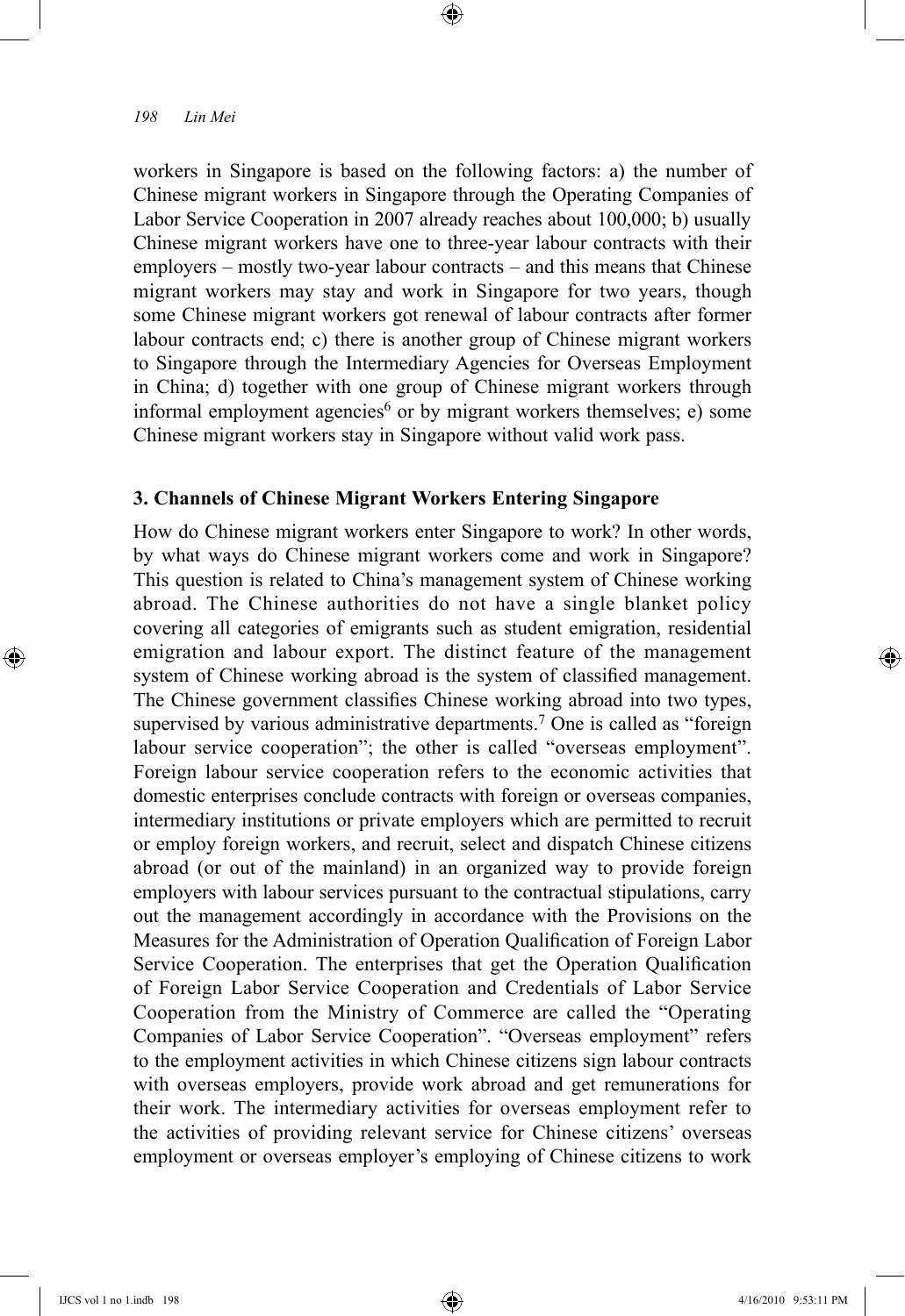abroad. The agencies that are approved to engage in such activities are the "Intermediary Agencies for Overseas Employment". The activities of foreign labour service cooperation are supervised by the Ministry of Commerce. The activities of overseas employment are supervised by the Ministry of Labor and Social Security. The differences between them are: 1) foreign labour service cooperation is operated by the Operating Companies of Labor Service Cooperation which have Operation Qualification of Foreign Labor Service Cooperation and Credentials of Labor Service Cooperation from the Ministry of Commerce, and foreign labour service cooperation is the profitmaking performance of companies and is considered to belong to trade and economic cooperation; 2) overseas employment is considered as the behaviour of individual citizen and is not included in trade and economic cooperation by the Chinese government. In fact, it is very difficult to differentiate them in practice. In other words, there is no difference between them in the eyes of receiving countries.

⊕

So there are four ways for Chinese citizens to come and work in Singapore. The first way is through the Operating Companies of Labor Service Cooperation. The second way is through the Intermediary Agencies for Overseas Employment. These two ways are the major channels for Chinese emigrant workers to work abroad including Singapore. The third way is through those employment agents and middlemen that have no Operational Qualification Certificate of the People's Republic of China for Labor Service Cooperation with Foreign Parties or the Intermediary Agencies for Overseas Employment that are issued and granted by the Chinese government. This is considered illegal in China. The fourth way is through migrant workers themselves. The third and fourth ways are possible because it is very easy for Chinese to go abroad now as long as they have passports and visa (any kinds of visa) or In-Principle Approval (IPA) under China's current exit-entry management system.

## **4. Amount of Agent Commission and Ways of Payment by Chinese Migrant Workers in Singapore**

The amount of agent commission and ways of payment vary case by case. According to this author's investigation and interviews, the amount of agent commission paid by Chinese migrant workers ranges from RMB18,800 to RMB65,000. The agent commission charges are based on the salary which Chinese migrant workers may make in Singapore. The higher the salary of the Chinese migrant workers make in Singapore, the higher the agent commission the agent charges. Among 50 Chinese migrant workers with work permit I investigated, only one person paid less than RMB20,000, 5 persons between RMB20,000 and 30,000, 18 persons between RMB30,000 and 40,000, and

⊕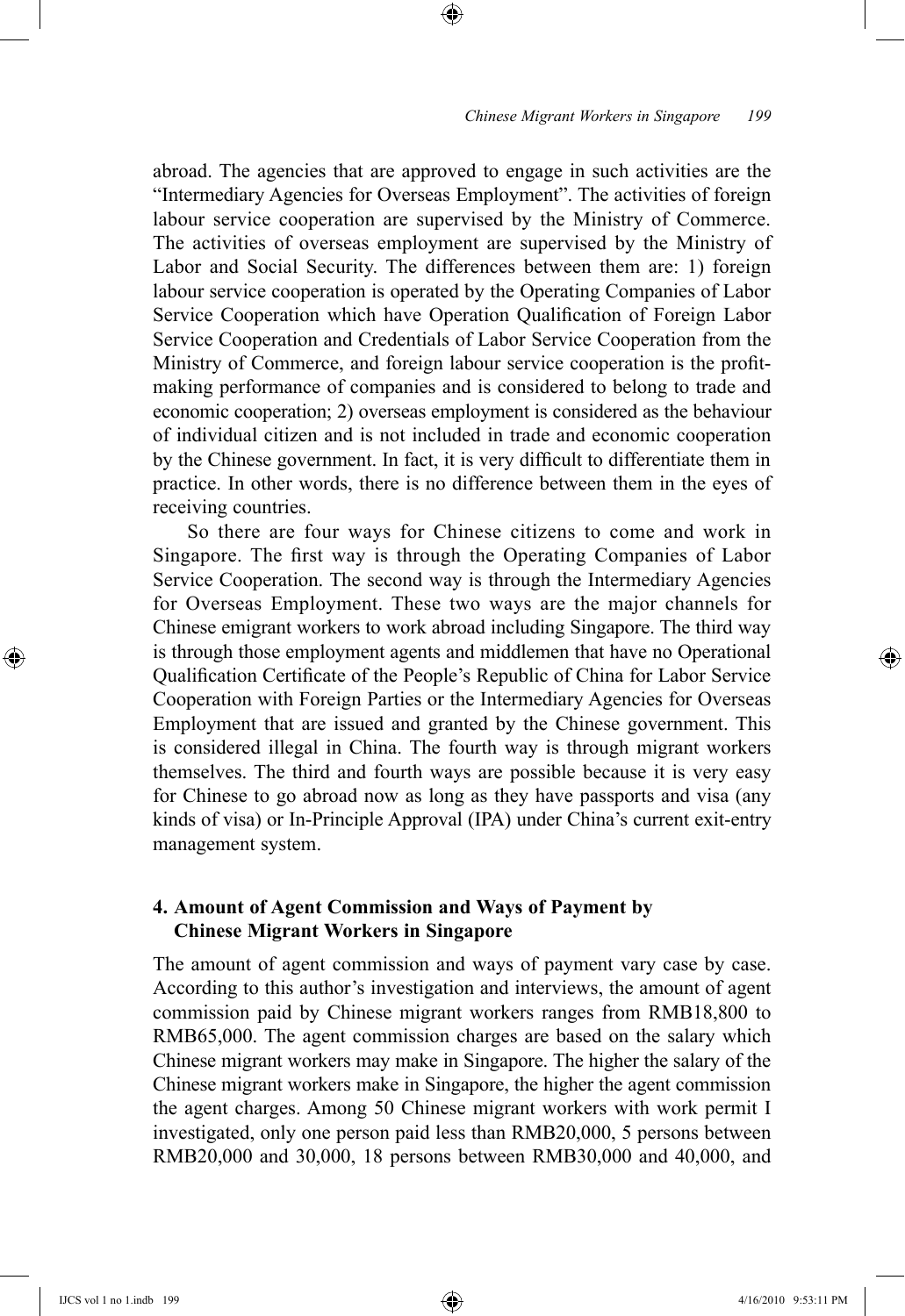| <rmb20,000< th=""><th>and</th><th><math>\ge</math>RMB20,000 <math>&gt;</math>RMB30,000<br/>and<br/><math>\le</math>RMB30,000 <math>\le</math>RMB40,000</th><th><math>&gt;</math>RMB40.000 <math>&gt;</math>RMB50.000<br/>and<br/><math>\le</math>RMB50,000 <math>\le</math>RMB65,000</th><th>and</th></rmb20,000<> | and | $\ge$ RMB20,000 $>$ RMB30,000<br>and<br>$\le$ RMB30,000 $\le$ RMB40,000 | $>$ RMB40.000 $>$ RMB50.000<br>and<br>$\le$ RMB50,000 $\le$ RMB65,000 | and |
|--------------------------------------------------------------------------------------------------------------------------------------------------------------------------------------------------------------------------------------------------------------------------------------------------------------------|-----|-------------------------------------------------------------------------|-----------------------------------------------------------------------|-----|
|                                                                                                                                                                                                                                                                                                                    |     | 18                                                                      | 19                                                                    |     |

⊕

Table 3 Distribution of Chinese Migrant Workers in Term of Commission (person)

Source: Counted by author according to field studies.

19 persons between RMB40,000 and 50,000, 7 persons between RMB50,000 and 65,000 (see Table 3). The number of Chinese migrant workers who paid commission between RMB30,000 and 40,000 occupies 36 per cent and the number of Chinese migrant workers who paid commission between RMB40,000 and 50,000 occupies 38 per cent of the total of 50 Chinese migrant workers.

There are three ways of paying commission by Chinese migrant workers to recruit agents. The first, Chinese migrant workers pay all commission to China's agent one time. The second, Chinese migrant workers pay commission to China's agent and Singapore's agent separately. They pay commission first to China's agent before leaving for Singapore and to Singapore's agent at the moment of arriving in Singapore. The third, Chinese migrant workers pay part of the commission first to China's agent and pay the remaining commission by deduction from wage or pay all commission by deduction from wage. For instance, a Chinese construction worker should pay RMB19,000 (S\$4,000) to China's agent in total as commission, but he did not pay before leaving for Singapore because he could not afford to do so all in one time. So China's agent commits Singapore's employer to deduct S\$200 from his salary per month for 20 months during the two-year contract. Furthermore, he will pay additional commission of about RMB9,500 (S\$2,000) to the agent if he extends one more year after the two-year contract.

# **5. Problems and Risks Faced by Chinese Migrant Workers in Singapore**

There are always barriers between dream and reality. Some Chinese migrant workers realize their dreams and make money back their hometown, but some have their dreams shattered in Singapore. There are lots of problems faced by Chinese migrant workers in Singapore, especially for those Chinese migrant workers who hold work permit. I sum up all cases which I collected through interviews with Chinese migrant workers (at food courts, at shops, on airplane, at the Chinese embassy in Singapore), through talking with NGOs

⊕

↔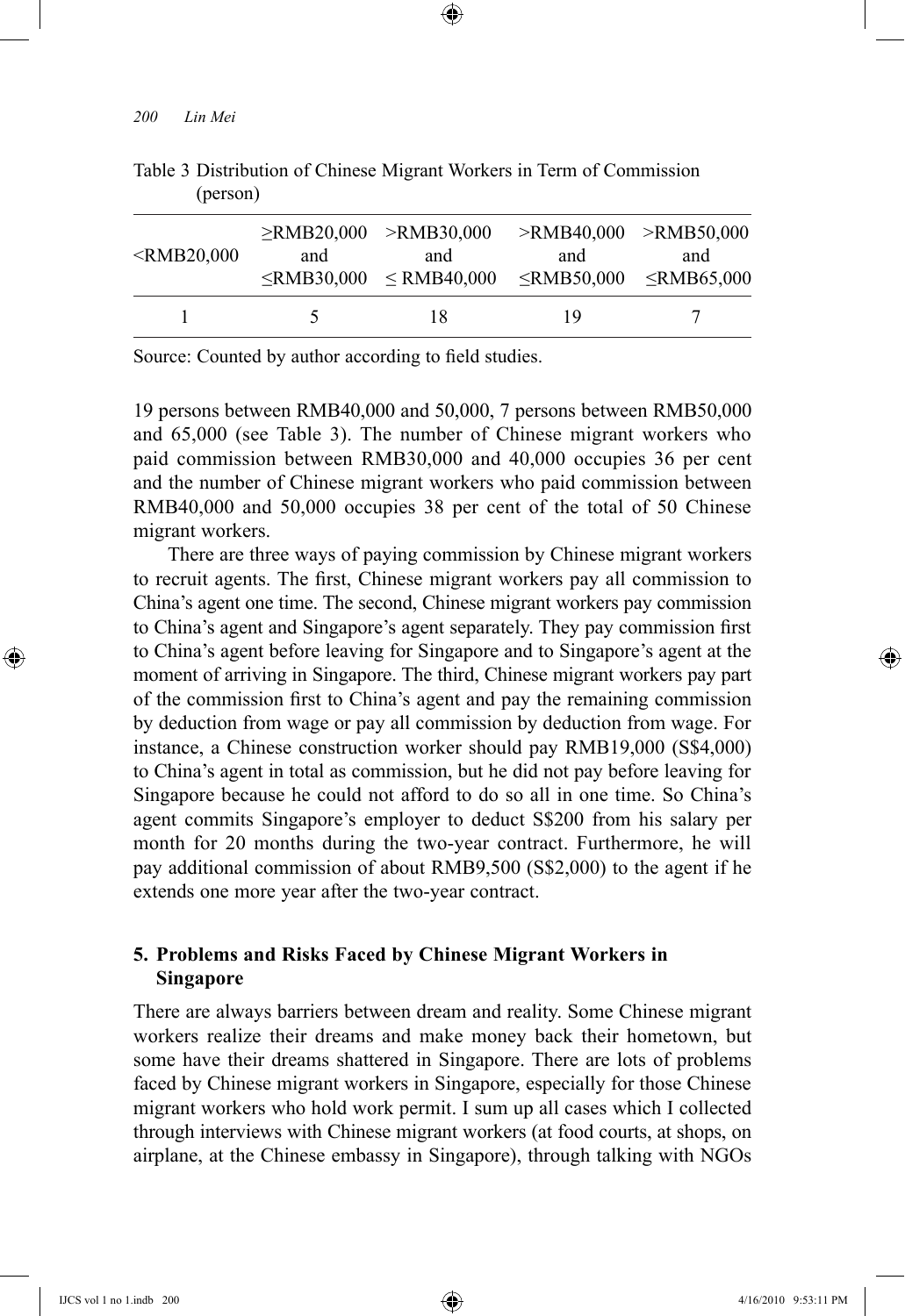such as TWC2 and HOME, and through collecting the data from newspapers and Internet into following aspects.

⊕

#### *5.1. Money Affairs*

### *5.1.1. Losing job within contract duration*

### a) *because of factory or company bankruptcy*

Case 1: In July 2002, Singapore United Plastic Factory went bankrupt. About 30 Chinese migrant workers at that factory lost job and failed to get salary of average S\$2,500 per person. Some had been working at the factory for 15 months at the longest and some had only been working half a year at the shortest. Fifteen of them came from Fujian province through two individuals as intermediary agents with payment of RMB55,000 each as intermediary service charges, the other 10 came from Liaoning province through China Shenyang International Economic & Technical Cooperation Corporation and Changchun Municipal Academy of Architecture Design as intermediary agencies with payment of RMB35,000 as intermediary service charges.

These Chinese migrant workers complained to the Singapore office of the China International Contractors Association and hoped to get help. The Singapore office of the China International Contractors Association and the Chinese embassy in Singapore tried their best to help these Chinese migrant workers to get back salary and part of the intermediary service charges through negotiation with the Ministry of Manpower of Singapore, insurance company, Singapore's employment agencies, and China's employment agencies. Finally, those Chinese migrant workers, who were dispatched through the qualified Operating Companies of Labor Service Cooperation, namely China Shenyang International Economic & Technical Cooperation Corporation, obtained RMB5,000 compensation each from China Shenyang International Economic & Technical Cooperation Corporation, S\$1,000 from Singapore's employment agencies and S\$1,100 together with one-way airplane ticket back to China from insurance company; but those Chinese migrant workers who were dispatched through individuals obtained little compensation.<sup>8</sup>

#### b) *because of disputes in salary, welfare, working time, working affairs, etc.*

The labour contract has a clause that there is a three-month probation/trial period for employees. The employer can dismiss an employee if he or she is not satisfied with the performance of the employee. Under this circumstance, Chinese migrant workers will be likely to lose job and may go back home soon. They may just get a few intermediary service charges back or even not get any charges back in some cases if they are dispatched through illegal intermediary agencies. Some Chinese migrant workers were dismissed

IJCS vol 1 no 1.indb 201 4/16/2010 9:53:11 PM

⊕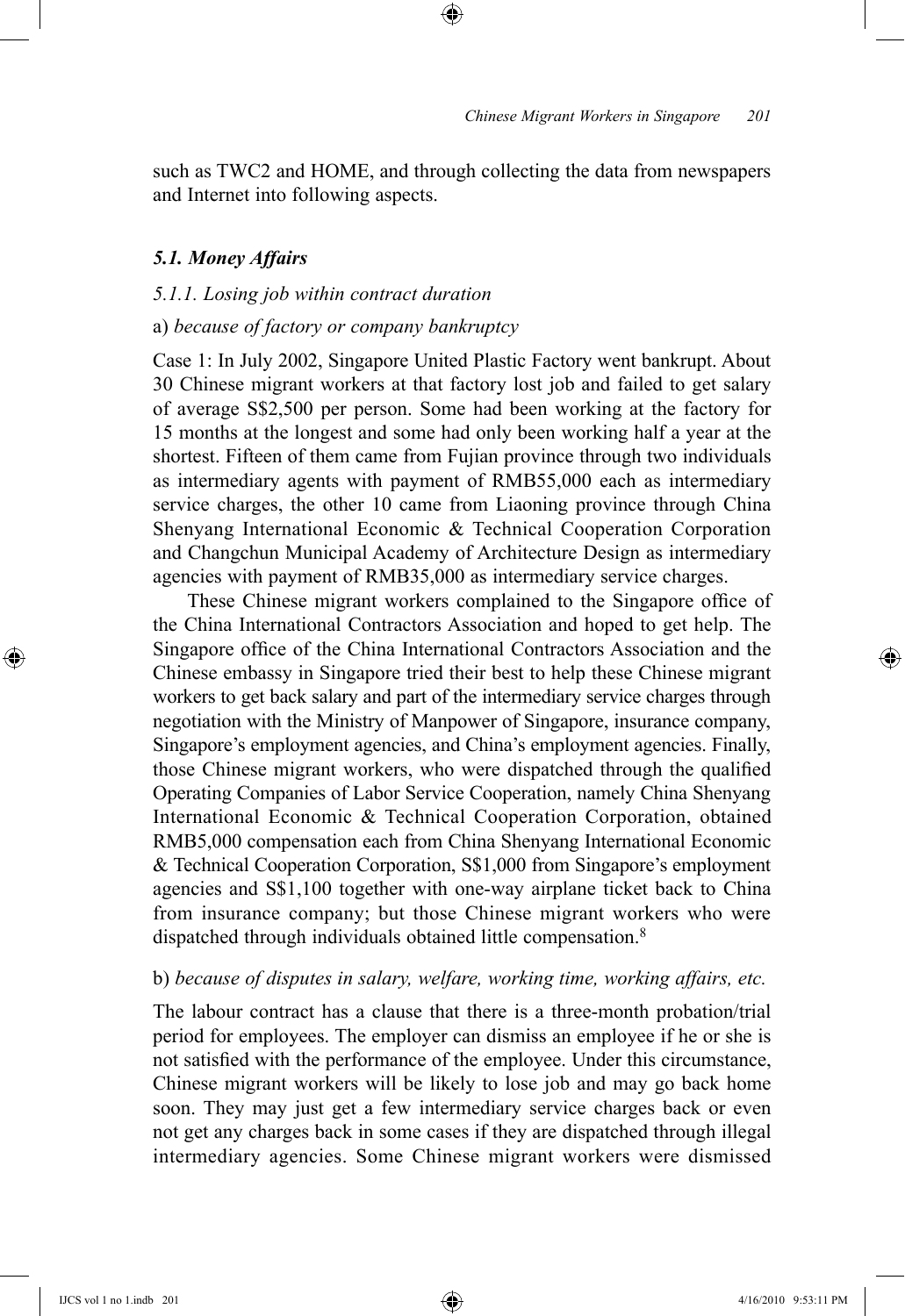after working for only one week partly because of their bad performance or inadaptation and partly because of employer's nitpicking.

⊕

Case 2: For instance, a Chinese lady was dismissed by her employer after working for only one week because of fighting with the manager owing to work disputes. It is not clear whose fault it was, but the outcome is that the Chinese lady went back to China and did not get any compensation from the employment agency. She suffered big loss in money including intermediary service charges, training fee and travel cost.

# c) *even because of malicious cheating by employment agency or jointly by employer*

Case 3: Liu (male) has worked at a repair depot in Singapore for only two months. He paid RMB20,000 to China's employment agency and wrote a debt note of about RMB60,000 to it as well. That meant the employment agency would charge a total amount of RMB80,000 as intermediary service charges. He was promised by the employment agency to make about S\$2,400 salary per month and got an English version of the contract before he came to Singapore. But when he arrived at the Singapore airport, a man who claimed himself as the representative of Singapore's employment agency took away the English contract and passport from Liu, saying that he could not arrange any job for Liu if Liu did not give him the contract. Subsequently he was sent to a repair depot and only had S\$750 salary per month. Even so the Singapore employment agency still asked Liu to pay another RMB20,000 as intermediary service charges and even said that they did not make any money at all from him. Liu did not agree to pay any fee to that employment agency. Finally he lost the job and his work permit was cancelled by his employer. Liu did not even know where the office of the employment agency was located and could not reach the man from the employment agency at all in the end.

### d) *because of falling ill during contract period*

Case 4: There were 3 Chinese girls from Jilin province. They worked at a KTV for one and a half years from December 2006. They shared a flat with other colleagues, which the employer provided to them. Unluckily they caught pneumonia because they were infected by their roommates and their work permits were cancelled by the Ministry of Manpower of Singapore because of pneumonia. That meant they had to go back home even though the labour contract was not yet due. They claimed that they did not make enough money to cover about RMB42,000 agent commission. Their employer argued that it was not his fault and did not want to take any responsibility for this case.

⊕

♠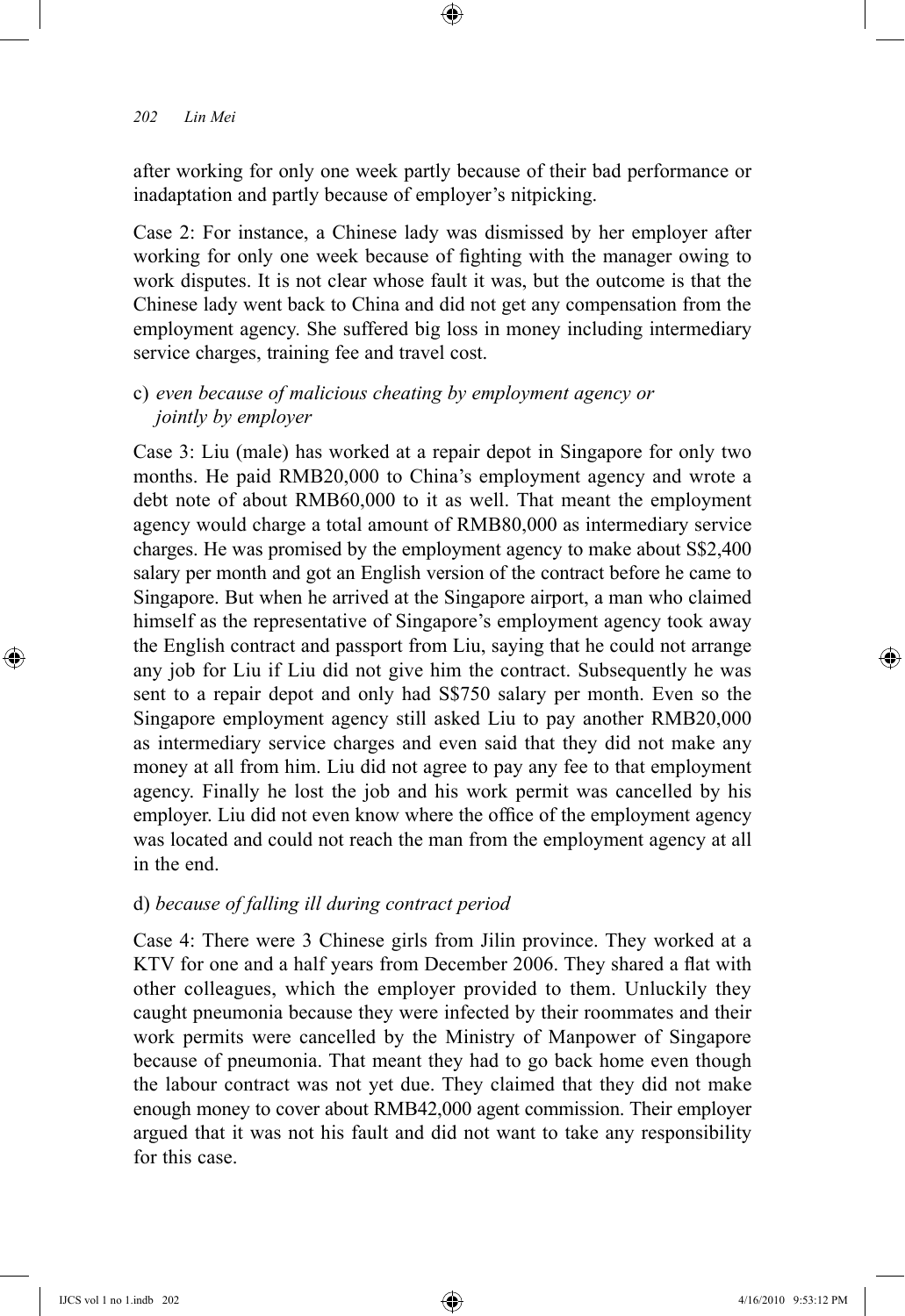### e) *because of uncertain and irregular work and pay*

For some Chinese migrant workers like construction workers, their wages are composed of piecework wage. They work some days and take rest some days because the employer cannot provide enough work for them. Their working time is uncertain and irregular. That means their salary is uncertain and irregular. So in this case, they cannot make enough money to cover their commission payment, to say nothing of making money back to China.

⊕

### *5.1.2. Salary deduction and late payment of salary*

Case 5: Li Fei came to Singapore in January 2008 with a contract in hand promising him S\$2,501 a month to cook at a restaurant. When he got to the restaurant, he was put to work waiting tables. When he received a pay cheque, he was asked to repay his employer "living expenses" and finally had only S\$800 left. Many Singapore companies in the food and beverage industry use similar tactics to get around hiring quotas and levy for work permit and S-pass holders.<sup>9</sup>

Case 6: Mr Li Bingxin came to Singapore from Shandong province in March 2007 after paying an agent RMB30,000 and worked as a cook at a Chinese restaurant at Geylang in Singapore. He claimed the employer had agreed to pay him S\$2,500 a month but did not pay him regularly from the start in fact. The employer gave him money every now and then. At the end, he only got S\$5,500 in total and was owed S\$18,000 by the boss after 8 months' work. He left the employer with the hope of getting a new job. When another restaurant was willing to hire him, the former employer refused to cancel his pass, which is required by law when Work Pass holders change employers. He filed complaint with the Ministry of Manpower and turned to get help from HOME (Humanitarian Organization of Migration Economics). In the period of investigation of the Ministry of Manpower, he had no job, no money and no place to stay.10

#### *5.1.3. Paying performance guarantee deposit (security deposits)*

Before 2003, the Operating Companies of Labor Service Cooperation in China had the right to collect performance guarantee deposit which was not more than about 20 per cent of the total amount of earning for each Chinese emigrant worker in order to guarantee Chinese emigrant worker to fulfill the responsibility in the labour contract and be back to China in time. With the more open and encouragement policy taken by the Chinese government, the Ministry of Finance and the Ministry of Commerce began

⊕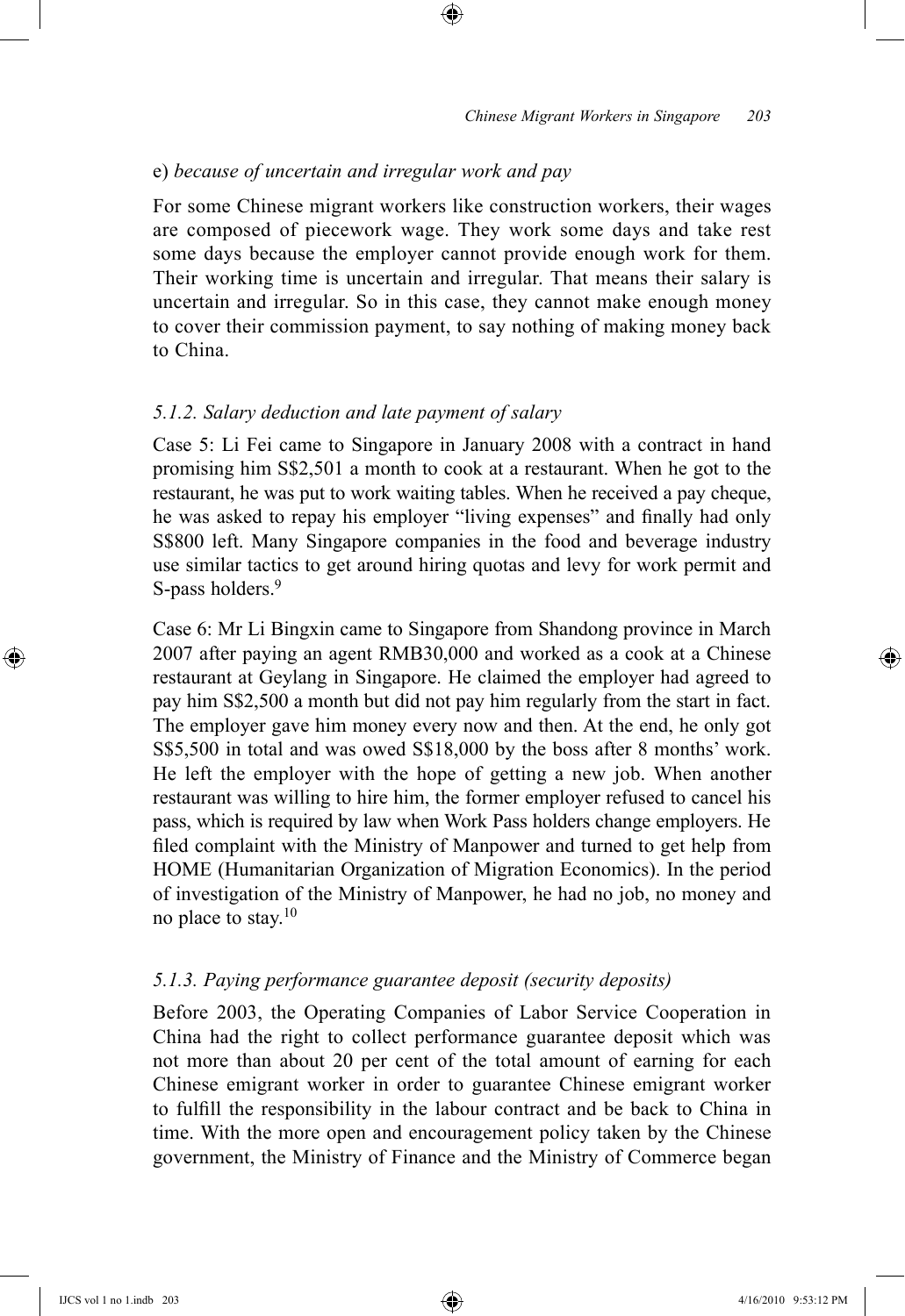to implement a new policy of shifting from performance guarantee deposit to performance guarantee insurance on 29th October 2003. In fact, some of the Operating Companies of Labor Service Cooperation in China are still collecting performance guarantee deposit from the Chinese emigrant workers as a method of controlling Chinese emigrant workers to come back home in time by means of changing the term "performance guarantee deposit" into "savings" in labour service contract. On the other hand, the employers in Singapore collect performance guarantee deposit from Chinese migrant workers as well and directly deduct from the monthly salary. In this case, whether Chinese migrant workers get performance guarantee deposit back mainly depends on the Operating Companies of Labor Service Cooperation and the employer. There is a space for disputes to arise on performance guarantee deposit among Chinese migrant workers, employment agencies and employers, and it is even used to be one of the methods of cheating money by some bad employment agencies and the employers. Moreover, some employers in Singapore shift security deposits which are submitted to the Ministry of Manpower of Singapore by employers to Chinese migrant workers.

⊕

# *5.1.4. No transparency on salary*

Some interviewees told me they did not know how their monthly salary was calculated because their monthly salary was always different. Especially for construction workers, the monthly salary was composed of piecework wage. A construction worker told me his monthly salary floated about S\$100-200 around S\$1,100 and the monthly salary of the members of the same group (team) was different. There was no salary slip. No one told him how the monthly salary was calculated even when he asked.

### *5.1.5. Losing remittances*

Chinese migrant workers usually remit money through remittance agent instead of through a bank because remittance agent provides higher exchange rate and charges less commission than a bank. But the problem is that it is more risky. The following incident of losing remittance which happened in 2002 was a very typical case. A remittance agent in Geylang was suddenly closed on 26th January 2002 and misappropriated about S\$8.77 million from more than 1,000 Chinese migrant workers. The victims were from all walks of life, male and female, and the value of their remittance varied from 1 or 2 thousand to 60 thousand in Singapore dollars.<sup>11</sup> Even though the proprietor was sentenced to 22 years of imprisonment, the victims lost the majority of their hard-earned money.

⊕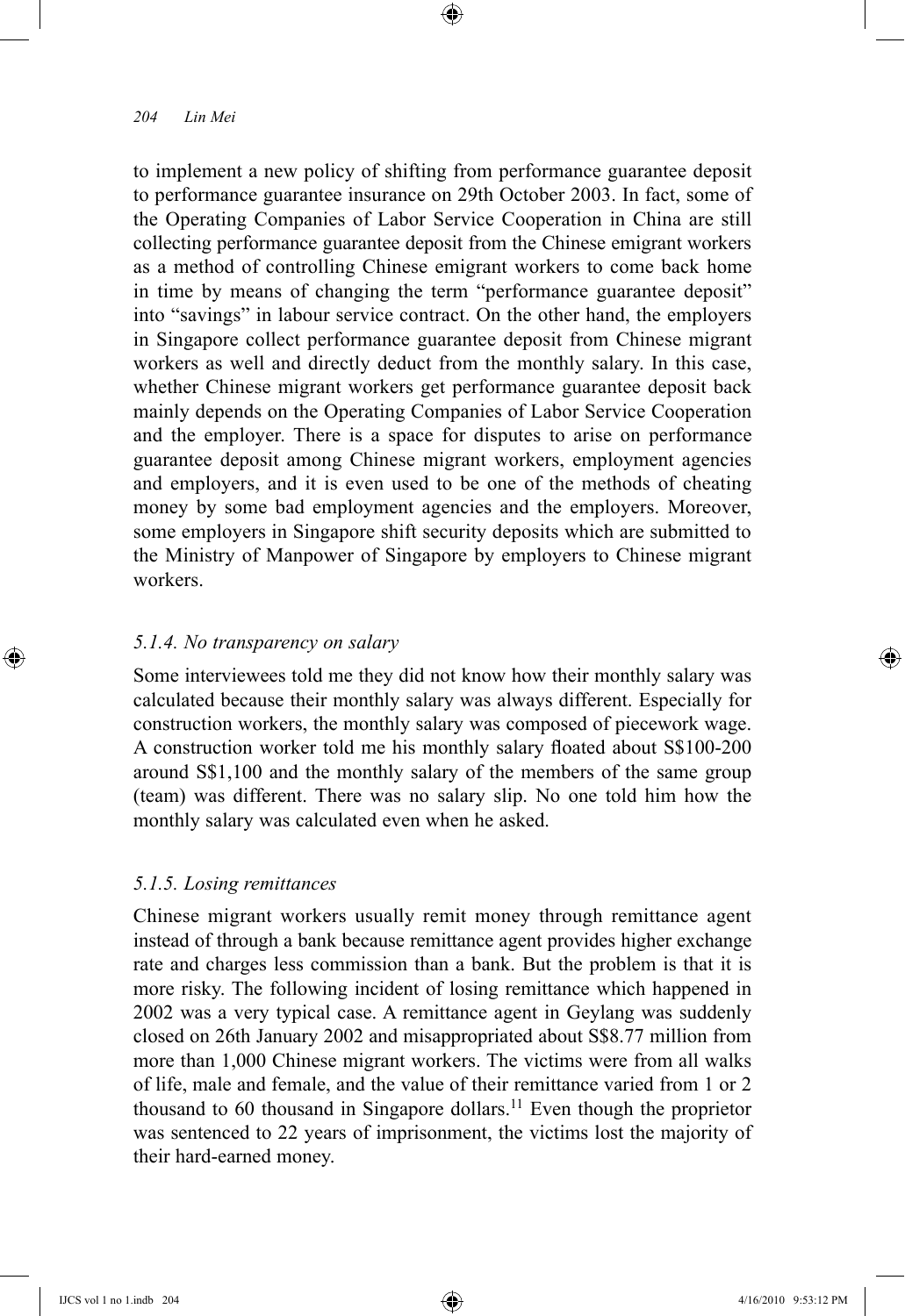# *5.2. Identification Documents like Passport and Work Permit Being Confiscated by Employer or Employment Agency*

⊕

Identification documents of the Chinese migrant workers I interviewed were taken away by employers or employment agencies shortly after they arrived in Singapore. It has become a way in that the employers and employment agencies manage and control Chinese migrant workers. Some Chinese migrant workers only have a copy of work permit. Chinese migrant workers are under the strict control of employers and employment agencies without valid identification documents during their staying in Singapore.

#### *5.3. Well-being or Welfare Affairs*

#### *5.3.1. Overtime work*

A construction worker whom I interviewed at the Chinese embassy told me that he worked 84 hours per week. He worked from 8:00 a.m. to 12:00 a.m. in the morning and from 1:00 p.m. to 7:00 p.m. in the afternoon every day (7 days a week) with another 2.5 hours work in 4 nights per week. His monthly salary was about S\$1,000. Of course, there were other problems with him like no pay of 3 months salary and salary deduction. Another case is about an assembly-line lady whom I met on airplane from China to Singapore. She works from 7:30 a.m. to 12:45 a.m. in the morning, and from 1:15 p.m. to 5:00 p.m. in the afternoon, and then from 5:30 p.m. to 8:00 p.m. in the evening every working day with Sunday off work per week. Her total working hours per week are about 67.8 hours. Therefore, the construction worker overworked 32.1 hours more than average weekly hours (about 51.9 hours) in construction in 2006 and the assembly-line lady overworked 17.3 hours more than average weekly hours (about 50.5 hours) in manufacturing in 2006.<sup>12</sup>

#### *5.3.2. Insufficient food or bad-quality food*

This case often happens in occasions that the employer provides food for workers with either no pay or payment of fixed sum of money back to the employers by Chinese workers. In Case 5, Li Fei alleged that his meals were sub-standard. "We got the yellowing vegetables that they could not serve to guests, and meat, such as the duck's head, that was a day old".13

### *5.3.3. Bad accommodation*

Bad accommodation includes cases where many persons are staying in a room with windowless, bad sanitary condition, or a place not suitable to live in, etc. Li Fei in Case 5 claimed that he was housed in a small, windowless

⊕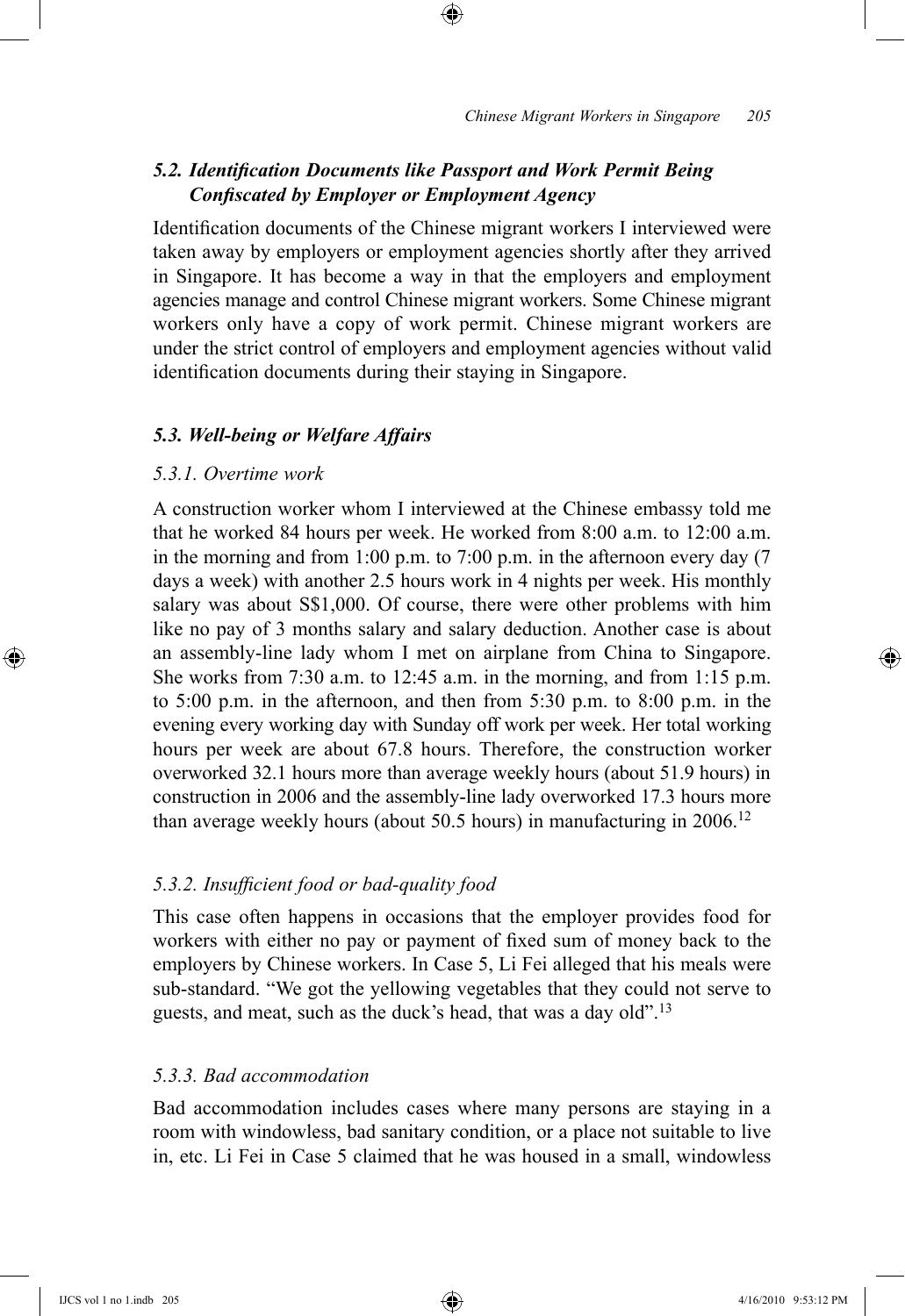room at the back of the restaurant packed with about 20 workers, when he was interviewed by a reporter of *The Straits Times*. A Chinese worker complained to the Chinese embassy that he was housed in a room packed with 21 persons and his whole body was full of red spots because of being bitten by mosquitoes. This problem is very common for Chinese migrant workers in Singapore. The deciding reason is for saving cost either by employers or workers themselves.

⊕

### *5.4. Physical Abuse*

There are a few cases where Chinese migrant workers in Singapore encountered physical violence or sexual harassment.

### *5.5. Inadaptability of Working and Living*

#### *5.5.1. Language*

⊕

Although comparing with other countries, Singapore is a bit more suitable to Chinese migrant workers. But English is the official and working language in Singapore after all. It is still a problem especially for those Chinese workers who work at service sectors such as food courts, coffee shops and fashion shops. Many Chinese workers working at service sectors have only graduated from high school and find it hard to communicate with their customers in English. That is one reason why Singaporeans complain that they get low quality service at food courts or shops. Some customers reported to the newspaper that they had a confrontation with Chinese migrant workers due to language barriers.<sup>14</sup>

#### *5.5.2. Eating habit*

Most of the Chinese migrant workers ate at the food courts which provide various types of food. For tourists, it is no problem to eat at food courts and it should be delicious. But for Chinese migrant workers who live in Singapore for one to three years, it is difficult for them to eat at food courts every day. Some interviewees told me that the majority of landlords do not allow them to cook any food, even instant noodles, at home.

#### *5.6. Psychiatric or Psychological Problems*

Many Chinese migrant workers feel homesick, alone and isolated. After all, Singapore is not their hometown and they came with different cultures from their hometowns. Chinese migrant workers face a completely new and different working and living environment and have to start from scratch, with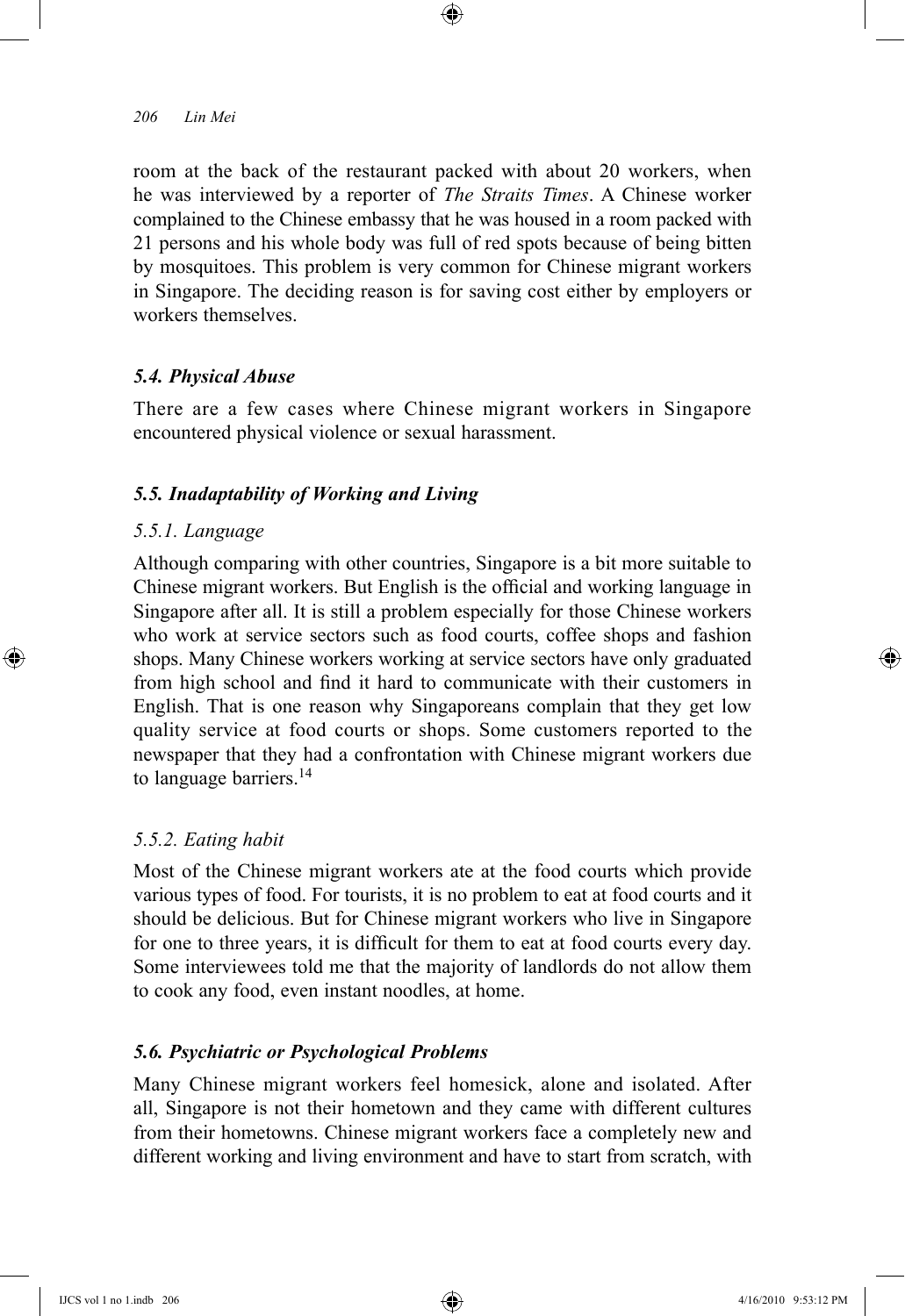neither friends nor relatives there. For instance, some Chinese construction workers I interviewed live in construction sites where there are no airconditioning and TV. They are not allowed to play cards and drink beer, wine or alcohol. The only things they can do as leisure activities are chatting, sleeping, listening to radio and going out for walking.

⊕

Among all the problems mentioned above, money problem is the biggest one faced by Chinese migrant workers. The biggest risk for them is being cheated or dismissed during the period of the labour contract because they pay huge amount of intermediary service fee to agents.

# **6. Reasons Why These Problems Are Faced by Chinese Migrant Workers in Singapore**

The reasons are multifaceted, being related to and having arisen from the system, the market and the Chinese migrant workers' weak position *vis-à-vis* the employment agencies and employers.

#### *6.1. System Flaws*

⊕

Looking at the Chinese side, multi-ministry management is a factor that is creating problems. As discussed above regarding China's management regime on Chinese migrant workers to Singapore, there is no special law for the export of Chinese workers at present and several ministries are involved in managing the export of Chinese workers. Theoretically speaking, the Chinese government carries out classified management in accordance with two types of Chinese emigrant workers, namely foreign labour service cooperation and overseas employment. If the Chinese emigrant workers were sent by the Operating Companies of Labor Service Cooperation in the forms of foreign aid, foreign contracted projects, general labour service, design consultation, outward investment and trainee programme, they are considered as labour service and are included in the statistics of labour service. If the Chinese emigrant workers are sent by intermediary agencies or go out by themselves, they are not considered as foreign labour service and are not included in the statistics of foreign labour service because it is considered as individual behaviour of Chinese citizens. In fact, these two activities of Chinese emigration to work abroad are the same things for the labour receiving countries. Multi-ministry management on Chinese working abroad may result in the following flaws:

1) The Ministry of Commerce and the Ministry of Labor and Security issued different regulations on the management of Chinese emigration to work abroad separately, and some provincial governments like Shanghai and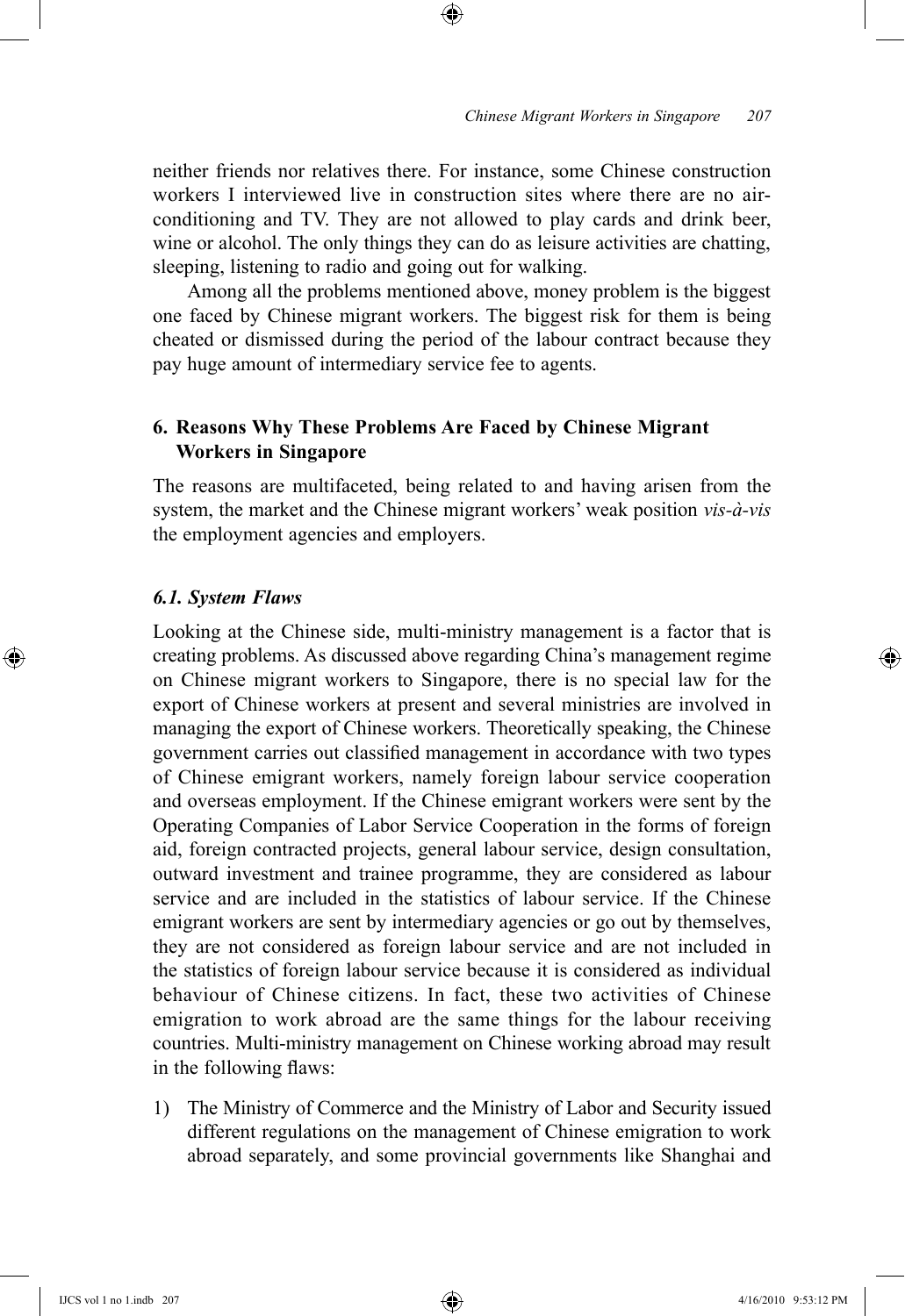Sichuan issued their own regulations according to these two ministerial regulations. These regulations are sometimes even mutually incompatible and make the employment agencies more confused.

⊕

- 2) The Ministry of Labor and Security set lower requirements for the intermediary agencies for overseas employment than the Ministry of Commerce. From 1992 onwards, the Ministry of Labor and Security set a set of unified standards applying to the Intermediary Agencies for Overseas Employment. Later, the Ministry of Commerce issued a new regulation in 2004, which allowed any type of firms, no matter private, state-owned or foreign firms, to apply for establishing the Operating Companies of Labor Service Cooperation as long as the companies satisfy the standard qualification required by the Ministry of Commerce.15 Therefore, there are numbers of the Intermediary Agencies for Overseas Employment and the Operating Companies of Labor Service Cooperation emerging like mushrooms after rain from 2002 onwards. It makes the market of foreign labour service more competitive. The consequence of over-competition among China's agencies is that most benefit or profit comes to Singapore agencies. According to the words of a staff at a China's agency I had interviewed, 70 per cent to 80 per cent of total intermediary commissions come to Singapore's agencies because Singapore's agencies will cooperate with those China's agencies that transfer more commission to them. For instance, China's agency usually makes RMB5,000 to 7,000 of profits from about RMB35,000 of commission per emigrant worker, but Singapore's agency makes about RMB25,000 of profits. This follows the "principle of buyers' market" where the buyers have stronger bargaining power than the sellers in buyer's market.
- 3) Easy exit control system for Chinese migrant workers to Singapore. Just as mentioned above, Chinese migrant workers leave China and come to Singapore with only valid private passports and In-Principle Approval (IPA) for work permit. This system brings convenience to Chinese migrant workers to Singapore, but at the same time it also gives much convenience to those malicious employers and informal employment agencies for their fraud because it is possible and easy for those informal agencies and individuals in China to do foreign labour service as long as they can get IPA from the Ministry of Manpower of Singapore for Chinese migrant workers. That is why so many informal agencies and even individuals involve in foreign labour service in China. It results in market disorder of foreign labour service in China.

Now looking at the Singapore side, there are some flaws with the Singapore immigration policy on migrant workers.

⊕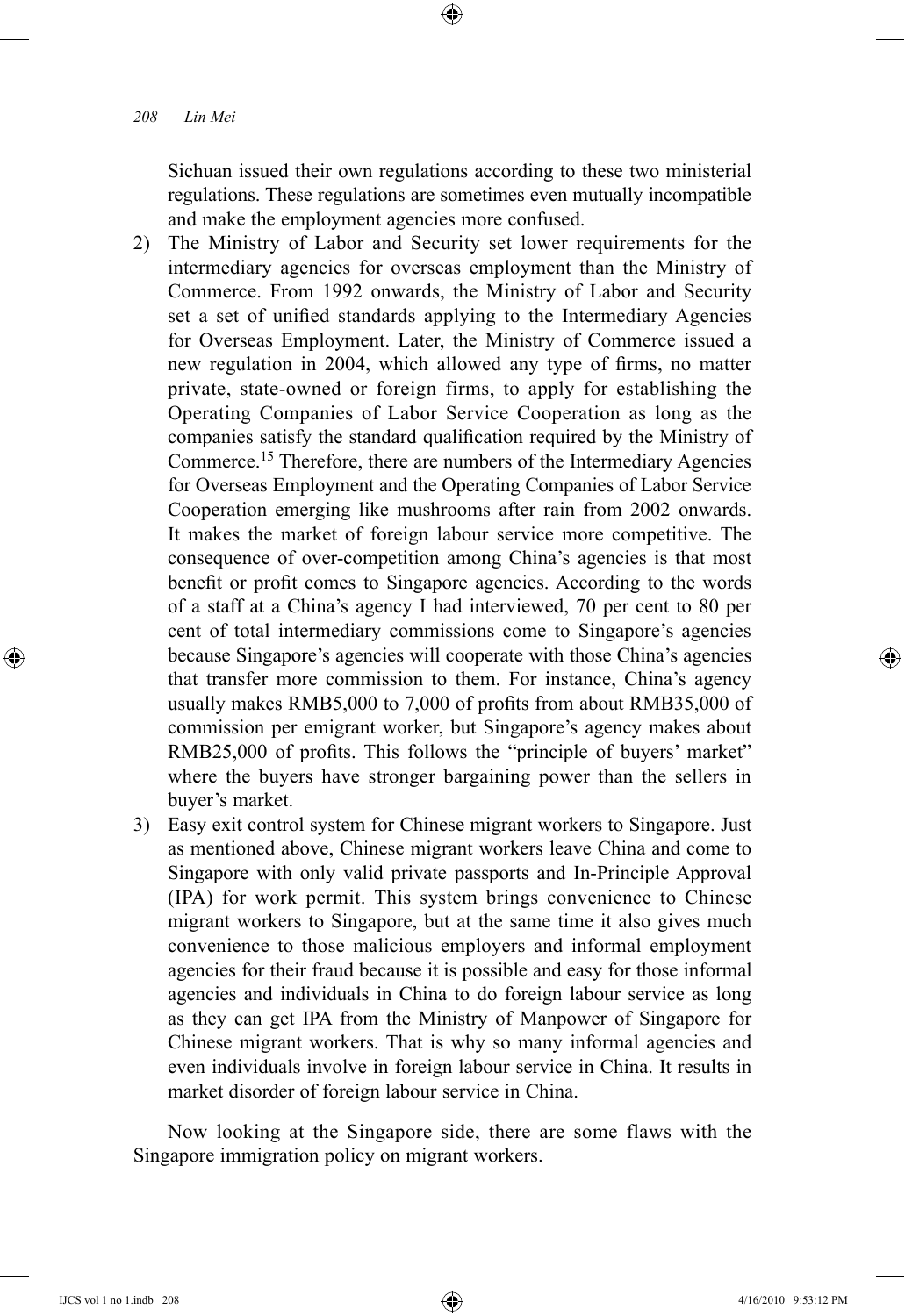Firstly, quota and levy system do good to Singapore, but they are not good to migrant workers. Some employers take quota (MYE on construction industry) as a way of profit-making through the resale of MYE. Some employers try to transfer levy to foreign workers by any means and even taking the risk of breaching the law. Furthermore, the migrant workers get lower salary than Singaporeans in the same occupation because the employers need to pay work levy to the government besides salary if they want to hire foreign workers.

⊕

Secondly, the employer has authority to apply for work pass for foreign workers and has the authority as well to cancel the work pass easily without consulting with the foreign workers or getting confirmation from the foreign workers. This may result in two consequences:

- 1) The employers may dismiss foreign workers momentarily, easily and optionally with any excuse. Many cases brought to the Chinese embassy show that Chinese migrant workers lose jobs because of tiny fault or different opinion with their employers and some do not even know when the work pass is cancelled. In this occasion, there is no loss for the employer, but the Chinese workers will suffer huge loss of intermediary charges and other costs like proceeding passport, physical examination and training. Chinese workers are forced to leave Singapore within 7 days after the cancellation of work pass.
- 2) This regulation is easy to be used as a way to cheat for those malicious employers and employment agencies.

The system flaws also result in another consequence. That is the disorder of the labour service market.

### *6.2. Disorder of Labour Service Market in China and Singapore*

In China, disorder of foreign labour service market is in the forms of irregular performance of formal agencies' and informal agencies' involvement in labour service. There are 2,196 Operating Companies of Labor Service Cooperation with qualification certificate from the Ministry of Commerce<sup>16</sup> and 501 Intermediary Agencies for Overseas Employment with qualification certificate from the Ministry of Labor and Security up to 8th July 200817. These Operating Companies of Labor Service Cooperation and Intermediary Agencies for Overseas Employment are considered as legal agencies or formal agencies that can operate foreign labour service with foreign parties by the Chinese government. Among these formal agencies, some operate irregularly and bring about losses to Chinese workers. The irregular performance of formal agencies which are either the Operating Companies of Labor Service

⊕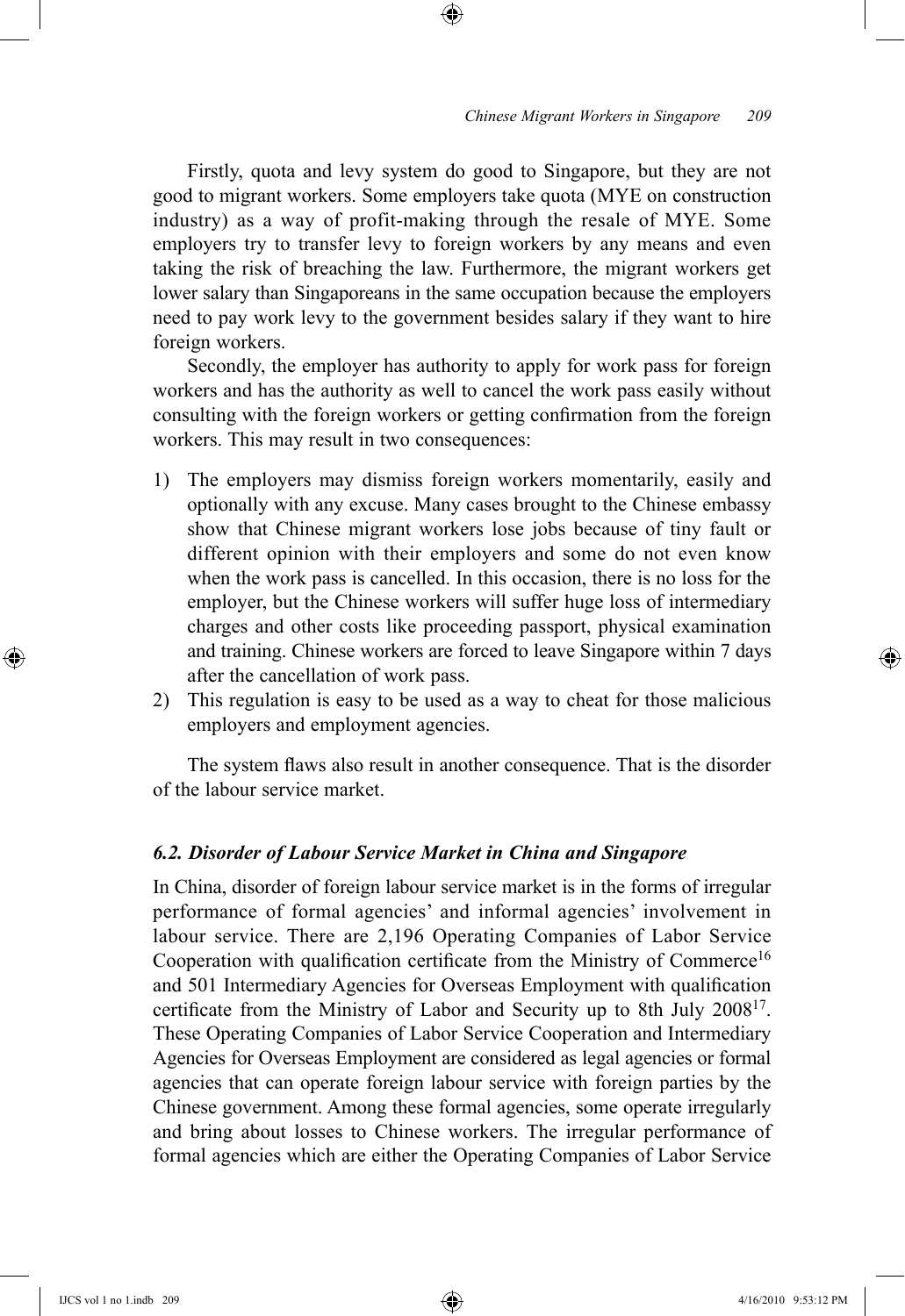Cooperation or Intermediary Agencies for Overseas Employment may come up in the forms of the following cases: a) cheated because of no confirming of the legality of foreign employers and foreign employment agencies; b) no signing of labour service contracts with Chinese workers or signing of non-standard labour service contracts without all required clauses which protect the benefits and rights of Chinese workers; c) authorizing individuals or other unregistered employment agencies to recruit workers or multi-layer commission (层层委托); d) even counterfeiting labour service projects together with foreign employers or foreign employment agencies at the risk of having the Qualification of Operating Foreign Labor Service being cancelled by the Ministry of Commerce of China.

⊕

Moreover, the involvement of many informal agencies like the education agencies and consultancy companies in foreign labour service exacerbates the disorder of the foreign labour service market. These informal agencies compete with formal agencies through irregular or even illegal means. They always promise orally attractive conditions like high salary and good accommodation to Chinese migrant workers and charge high intermediary commission without giving any receipt or without signing contract with Chinese migrant workers. Many Chinese workers were thus cheated.

In Singapore, the disorder of the labour service market is in forms of following aspects:

- 1) The employers receive payment as consideration for employing foreign workers and recovering employment-related costs such as the levy and security bond from foreign workers. With more competition and distortion in the labour service market in Singapore, the employment agencies in Singapore are willing to pay the employer S\$2000 to 3000 for hiring each Chinese migrant workers, as reported by *The Straits Times* (11th April 2008) and *Lianhe Zaobao*. These rebates come from the intermediary commissions paid by foreign workers. It is a transfer of cost from employment agencies to foreign workers, just as a Chinese saying goes: "After all, the wool still comes from the sheep's back. In the long run, whatever you are given, you pay for".
- 2) There are some employers and employment agencies which make money through frequently changing or firing foreign workers because the employers can receive kickbacks from the employment agencies and the employment agencies can get big sum of intermediary commission from foreign workers. Some employment agencies act as the employer at the same time in order to make money by means of hiring foreign workers and then firing them quickly. Some Chinese workers are fired by employers just after some days or one week based on some excuse, usually on the ground of inadaptation.

⊕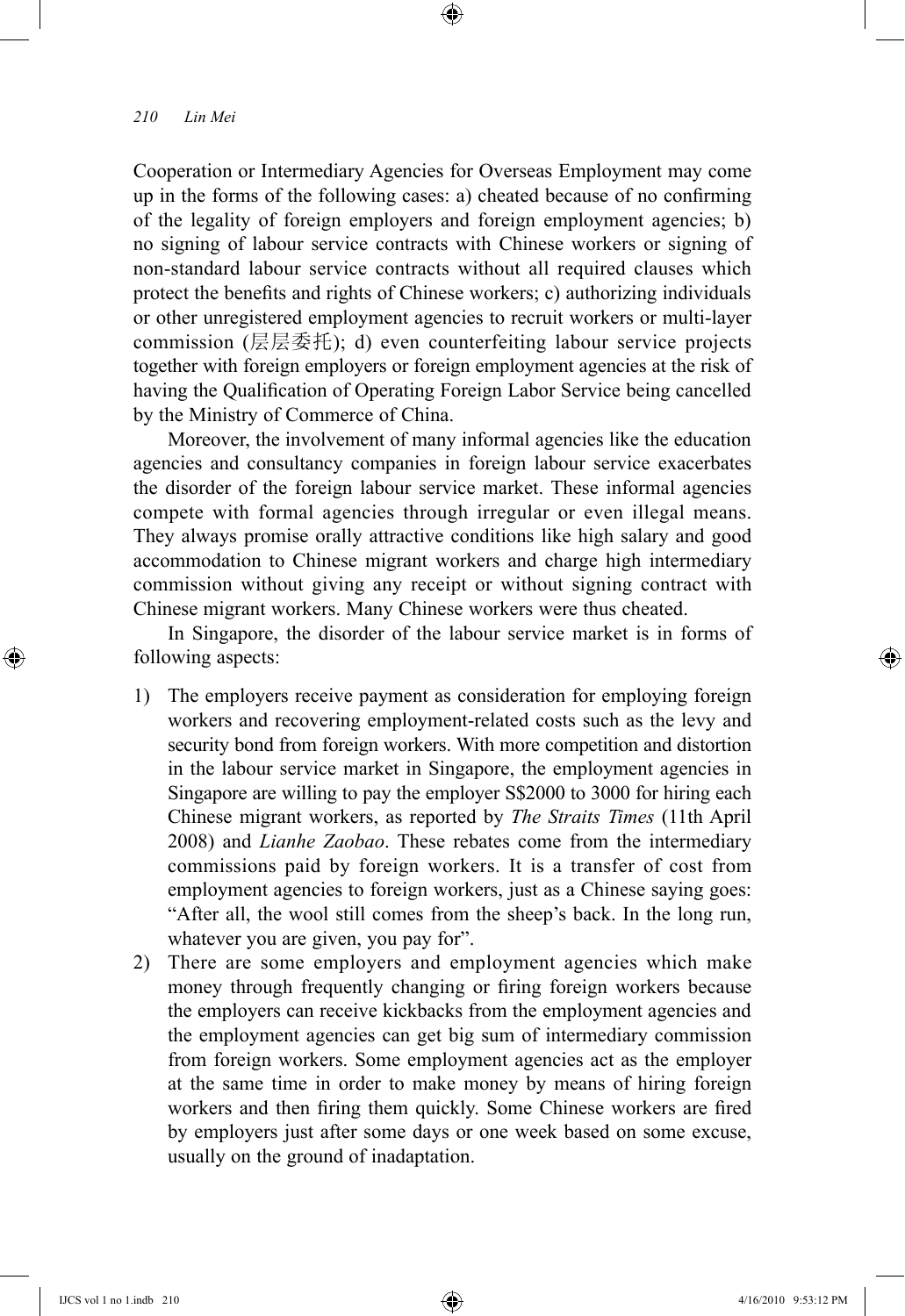#### *Chinese Migrant Workers in Singapore 211*

Here is an extreme case where Singapore's employment agency tricks Chinese workers. A Chinese worker, Mr Yu, came to Singapore on 11th March 2008 and was arranged to live in Little India by a Singapore employment agency, and was told by the agency to wait for a job. Mr Yu got his work permit on 14th April, but he did not get a job until 20th May. Then his friend checked his work permit for him from the website of the Ministry of Manpower of Singapore and found that his work permit had been cancelled on 28th April on the ground that Mr Yu had not yet gone to work according to the claim of the agency. Then on 22nd May Mr Yu went to the Ministry of Manpower of Singapore to report the fact. The Ministry of Manpower told him that he had better consult with the agency first, but Mr Yu was arrested by police on 23rd May because the agency reported to police that Mr Yu stayed in Singapore illegally. Finally, Mr Yu was judged not guilty and was released by the court after 28 days of detention.

⊕

# *6.3. Chinese Migrant Workers' Ignorance Because of Lower Education, Coupling with Strong Anxiousness to Make Quick Money and Get Rich Quick*

Most of the victims are those who have lower education. They have little knowledge of Singapore's related policy, China's related policy and even do not have any consciousness of contract. Those victims who were cheated by employment agencies and employers are those workers without signing any contracts with the employment agencies and employers. Although some of them have contracts, the contracts were finally taken away by the employment agencies through fraud or threat. In this case, it is very difficult for them to get help from the Ministry of Manpower of Singapore and the Chinese embassy in Singapore. Because of ignorance coupling with strong anxiousness to make money, some Chinese migrant workers are very easy to fall into the trap which the malicious employment agencies and employers have designed. They pay huge money to the agencies just according to the oral promise of the agencies. So the malicious employment agencies succeed in cheating through taking full advantage of their relative acquaintance with the two countries' policies, ignorance of the migrant workers and the latter's strong anxiousness to make quick money.

# *6.4. Chinese Migrant Workers Being in Weak Position or as Disadvantaged Group vis-à-vis China's Employment Agency, Singapore's Employment Agency and Foreign Employer*

There are three or four parties which are involved in the process of Chinese emigration to work in Singapore. They are China's employment agency, Singapore's employment agency, Singapore's employer and Chinese migrant

IJCS vol 1 no 1.indb 211 4/16/2010 9:53:12 PM

⊕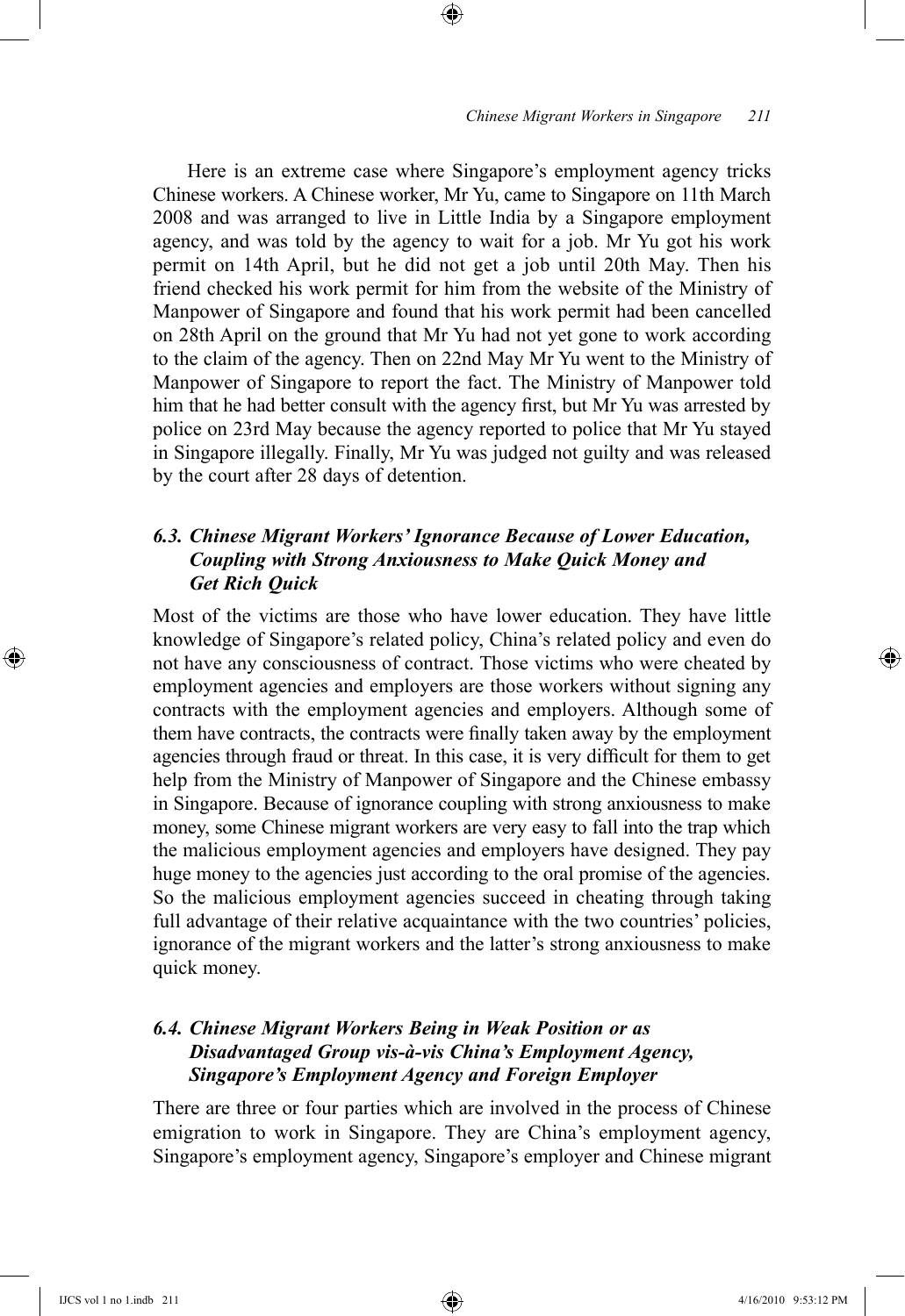Figure 1 Relations among China's Employment Agency, Singapore's Employment Agency, Singapore's Employer and Chinese Migrant Workers

⊕



workers. So there exist very complicated relations among them. Keeping different relations with the other three parties (see Figure 1), Chinese migrant workers are a disadvantaged group and in the weakest position in this context in terms of knowledge, time, money, social resource, bargaining power and so on. Being in a weak position, Chinese migrant workers often take a tolerant attitude towards the employment agencies and employers in fear of losing their jobs. A Chinese construction worker told me, "Either money or dignity" (争财不争气,争气不争财). Moreover, once something happens, Chinese migrant workers will be kicked back and forth like a football among employment agencies and employer and finally suffer losses.

# **7. Conclusion**

From 1985, Chinese migrant workers began to work in Singapore in the form of labour service to foreign contracted projects. Singapore is now a major receiving country for Chinese migrant workers. The Ministry of Manpower of Singapore has never publicized the number of Chinese migrant workers in Singapore because of political or social consideration. Chinese government does not yet have the complete data about the number of Chinese migrant workers in Singapore because of the classified management regime of emigrants and the statistical method. The number of Chinese migrant

⊕

♠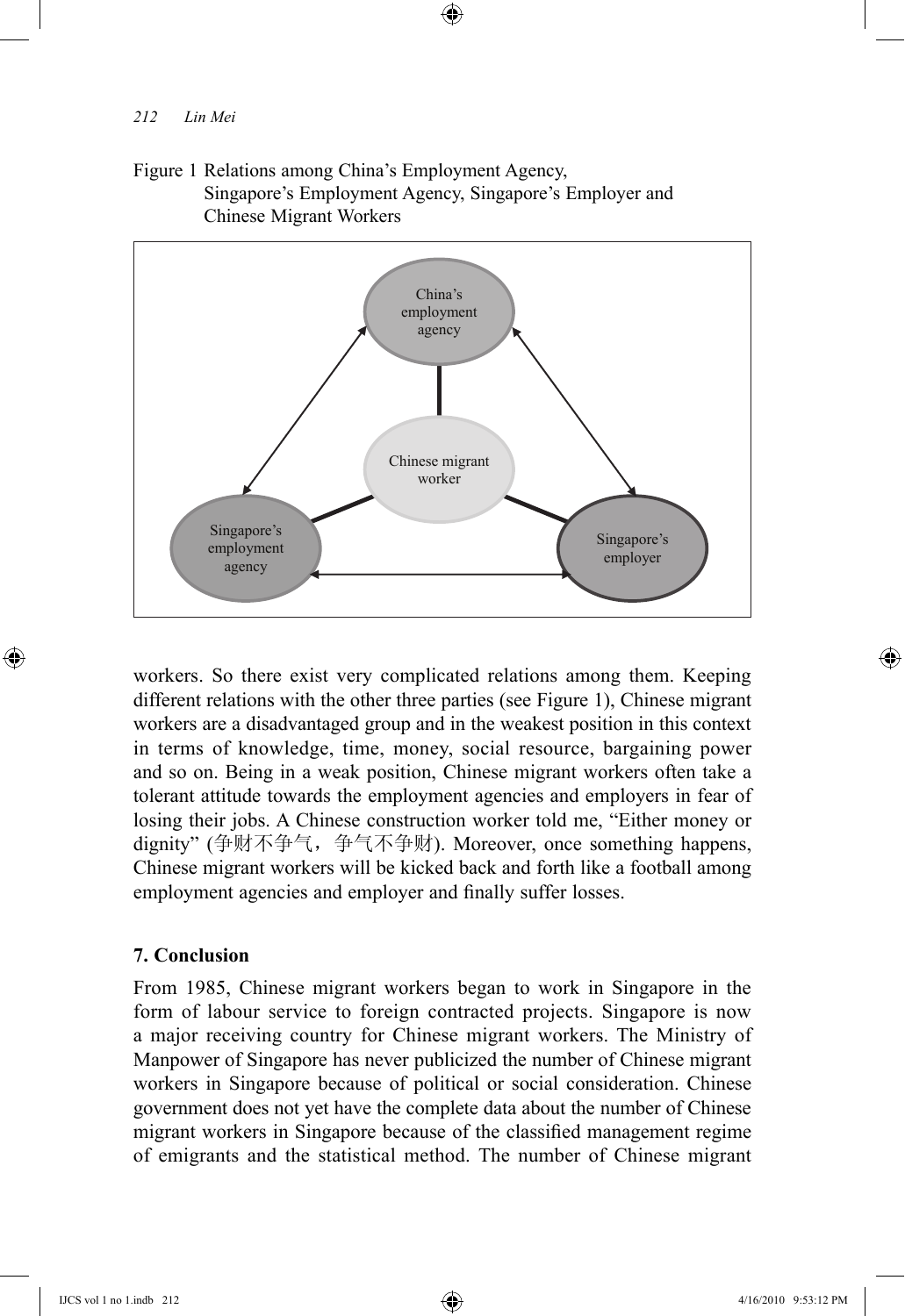workers in Singapore is estimated to be about 200,000. Most of them work in construction, manufacturing, maritime and service industries. They come to Singapore mainly through recruit agents after paying huge commission.

⊕

Making money is the key factor for the Chinese migrant workers to work in Singapore. Apart from this factor, there are other push and pull factors to drive Chinese migrant workers to work in Singapore. The majority of Chinese migrant workers in Singapore make money in due course while making contributions to the Singapore economy, but there are many Chinese migrant workers who had their dreams shattered in Singapore. They encounter such problems and risks as money loss, bad welfare, physical abuse and psychiatric problems. The reasons for those problems are system flaws, disorder of the labour service market and Chinese migrant workers' weak position.

With close economic relationship between China and Singapore, the volume of Chinese migrant workers in Singapore will increase. All the problems and risks faced by Chinese migrant workers will be solved through the cooperation of the labour service between China's government and Singapore's government. China's government has paid more attention to the problems and began to reform the management system of the labour service and signed a memorandum of understanding on labour services.

In July 2008, the activities of "overseas employment" were assigned to be managed by the Ministry of Commerce instead of the Ministry of Labor and Social Security. That means that the system of classified management on labour service was replaced by the system of united management on labour service which will be controlled by the Ministry of Commerce. In addition, China and Singapore have signed a memorandum of understanding on labour services, which regulated the responsibility of the parties involved such as China's Operating Companies of Labor Service, Singapore's employment agencies and employers and the role of the two governments in supervising their domestic labour service market.

### **Notes**

⊕

- 1. The United Nations, "International Convention on the Protection of the Rights of All Migrant Workers and Members of Their Families" <*http://www.un.org/ documents/ga/res/45/a45r158.htm*> (accessed 20th July 2008).
- 2. OECD, "Glossary of Statistical Terms" <*http://stats.oecd.org/glossary/detail. asp?ID=1047*> (accessed 21st July 2008).
- 3. Referring to mainland Chinese in this paper.
- 4. "Brief Summary of China's Foreign Contracted Projects and Labor Service Cooperation in Singapore" <*http://sg.mofcom.gov.cn/aarticle/tjsj/ shehui/200309/20030900128197.html&5574401=529912866*>.
- 5. In 1992, the General Office of the State Council promulgated five opinions about labour service. One of them said that the Ministry of Foreign Trade and Economic

IJCS vol 1 no 1.indb 213 4/16/2010 9:53:12 PM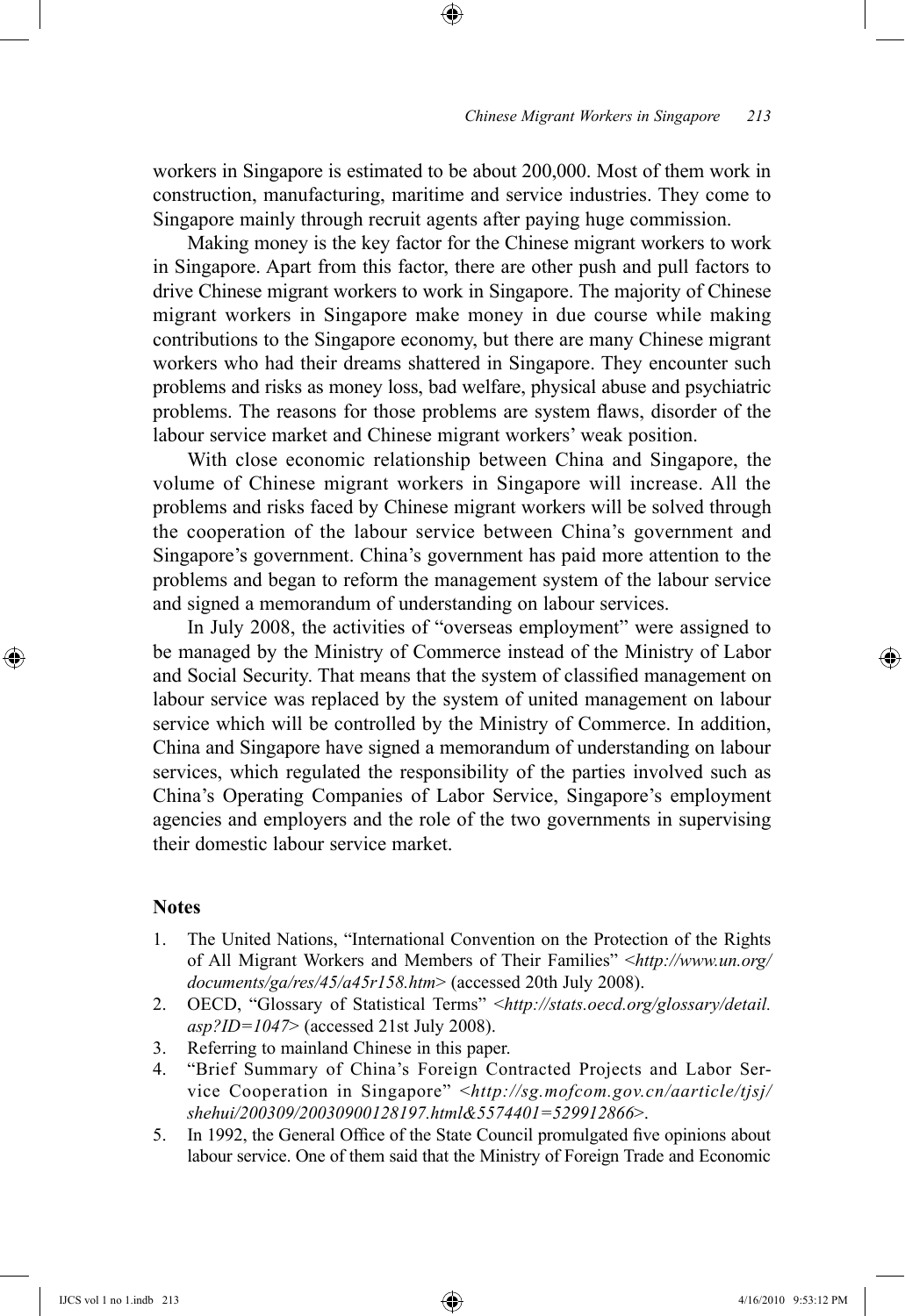Cooperation is in charge of labour service and the Ministry of Labor is in charge of "overseas employment" which defines the activities of Chinese citizens going abroad to work as belonging to the characteristic of making living by individual citizen and is not considered as labour service. But for the receiving country, there is not any difference between labour service and overseas employment as classified by the Chinese government and they are both included in the category of migrant workers.

⊕

- 6. Only the Operating Companies of Labor Service and the Intermediary Agencies for Overseas Employment are authorized by China's government as legal and formal employment agencies which may send Chinese workers to work abroad. The employment agencies which have not got the certification of sending Chinese workers to work abroad from China's government are illegal and informal employment agencies.
- 7. See note 5 above.
- 8. "How to Avoid the Risk of Labor Service: Implication from Bankruptcy Case of Singapore United Plastic Factory" <*http://www.chinca.org/newsShow.aspx?cou ntryID=185&newsID=1260*>.
- 9. Melissa Sim, "Bosses Cheat on Quotas for Low-skilled Foreigners", *The Straits Times*, 15th May 2008.
- 10. Tan May Ping, "One China Cook's Plight after Salary Row", *The New Paper*, 5th May 2008.
- 11 "Large Amount of Remittance Missing" <*http://english.peopledaily.com. cn/200202/01/eng20020201-89751.shtml*>.
- 12. For average weekly hours of work by industry, see *Yearbook of Statistics Singapore 2007*, Table 4.16.
- 13. Melissa Sim, "Bosses Cheat on Quotas for Low-skilled Foreigners", *The Straits Times*, 15th May 2008.
- 14. See the report "Sorry Sir, I Don't Understand You …", *Today*, 3rd-4th May 2008.
- 15. Before this regulation, only state-owned companies are allowed to apply for the Qualified Operating Companies of Labor Service Cooperation and operate labour service.
- 16. The Ministry of Commerce of PRC <*http://fec.mofcom.gov.cn/column/qyml. shtml*>.
- 17. The Ministry of Labor and Security of PRC <*http://www.molss.gov.cn/gb/ggfw/ jwjy.htm*>; the Ministry of Human Resources and Social Security of PRC <*http:// w1.mohrss.gov.cn/gb/ggfw/jwjy.htm*>.

# **References**

⊕

China International Contractors Association (2007), *Annual Report on China International Labor Cooperation (2007-2008)*.

- Ee, Joyce Hong-geok (1959), "A Study of Chinese Migration to Singapore 1896- 1941", thesis, National University of Singapore.
- Low Sui Pheng, Liu Jun Ying and Soh Shan Shan (2008), "Chinese Foreign Workers in Singapore's Construction Industry", *Journal of Technology Management in China*, Vol. 3, No. 2, pp. 211-223.